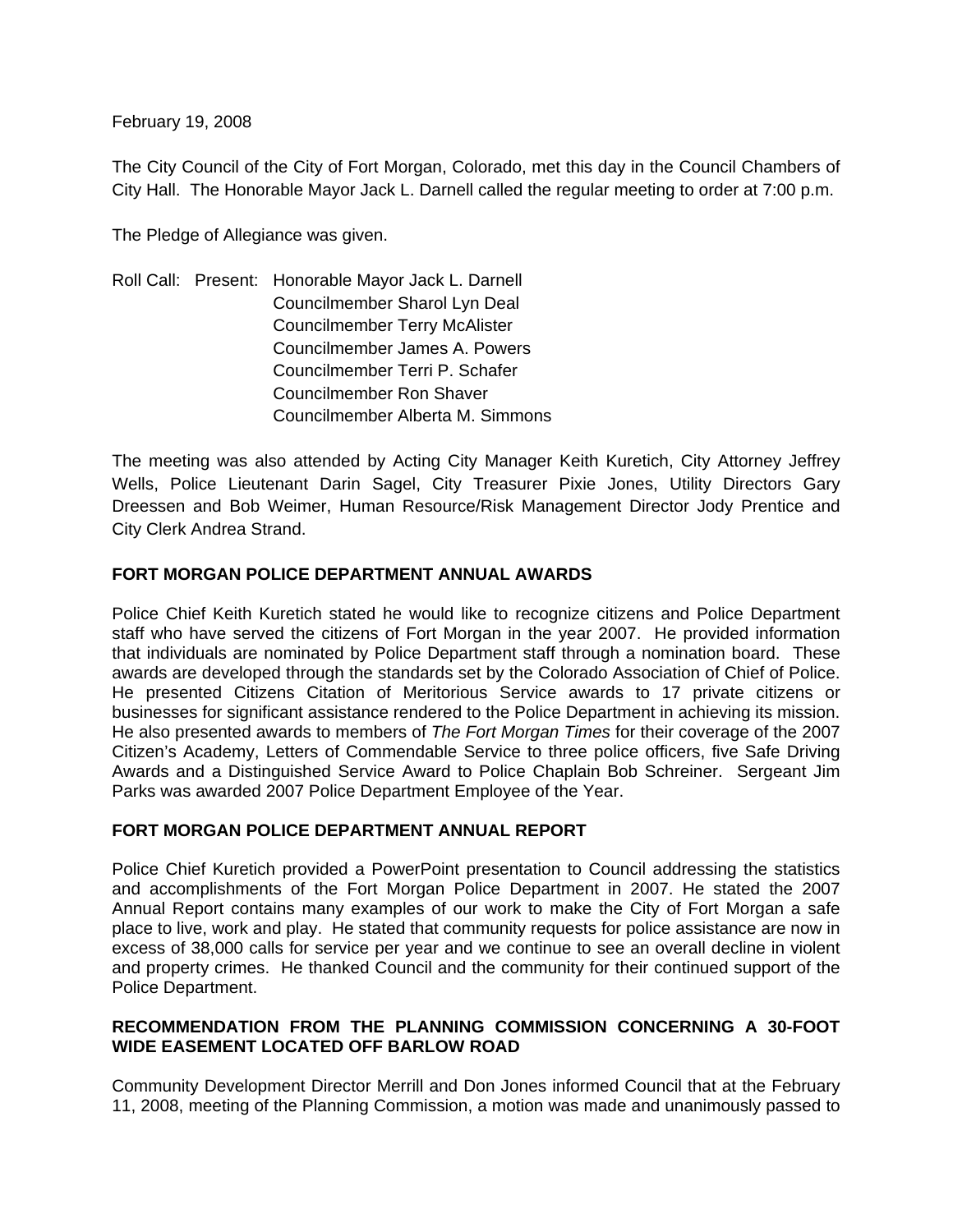recommend to the City Council to accept ownership of a 30-foot wide easement located off Barlow Road. Said motion also included the provision to secure a property survey to be paid by the City. This would be a non-budgeted item. They also provided a map of the property. City Attorney Wells stated that if approved, he would file the necessary deeds to acquire the property.

Councilmember Shaver offered a motion to accept ownership of the 30-foot strip of property and to authorize Pat Merrill to order a survey, at a cost not to exceed \$500. His motion was seconded by Councilmember McAlister and duly carried.

## **APPLICATION FOR RENEWAL OF A HOTEL AND RESTAURANT LIQUOR LICENSE FOR LA CASCADA MEXICAN RESTAURANT**

Clerk Strand reported that a complete application for renewal of a Hotel and Restaurant Liquor License for La Cascada Mexican Restaurant located at 103 Main was received by the Clerk's office. The appropriate fees had been paid for the renewal.

Lieutenant Sagel reported that a violation occurred involving the sale of alcohol to a minor on January 5, 2008. He reported that charges regarding this incident are pending from the Colorado Department of Revenue. He stated that the Manager for La Cascada, Rafael Vazquez, was present if Council had any questions.

Councilmember Shaver offered a motion to approve the application for renewal of the Hotel and Restaurant Liquor License for La Cascada Mexican Restaurant located at 103 Main Street. His motion was seconded by Councilmember Powers and duly carried.

### **APPROVE THE 2008 POSITION CLASSIFICATION PAY SCHEDULES (ONE FOR REGULAR FULL & PART TIME EMPLOYEES AND ONE FOR SEASONAL EMPLOYEES) AND THE 2008 PAY SCALES (ONE FOR REGULAR FULL & PART TIME EMPLOYEES AND ONE FOR SEASONAL EMPLOYEES)**

Director of Human Resources/Risk Management Prentice and Human Resources Technician Jane Fries provided a brief history to Council concerning the Employee Pay Scales and Position Classification Pay Schedules. Director Prentice stated that the policy was adopted by Council on June 7, 1994, and had periodic updates the last being in 2003. She presented a revised schedule and requested Council consideration for approval. She added that the Seasonal schedule does reflect the City's compliance with the State minimum wage. Councilmember Powers asked if proposed pay changes had been included in the 2008 Budget and staff indicated that it had been.

Councilmember Powers offered a motion to adopt the Revisions to the Full-time and Seasonal Employee Pay Scales and Position Classification Pay Schedules as presented. His motion was seconded by Councilmember Simmons and duly carried.

## **APPROVE A STIPEND FOR ACTING CITY MANAGER KURETICH**

Director of Human Resources/Risk Management Prentice provided Council with Personnel Action Forms for Keith Kuretich and Michael Nagy indicating their salaries. She requested that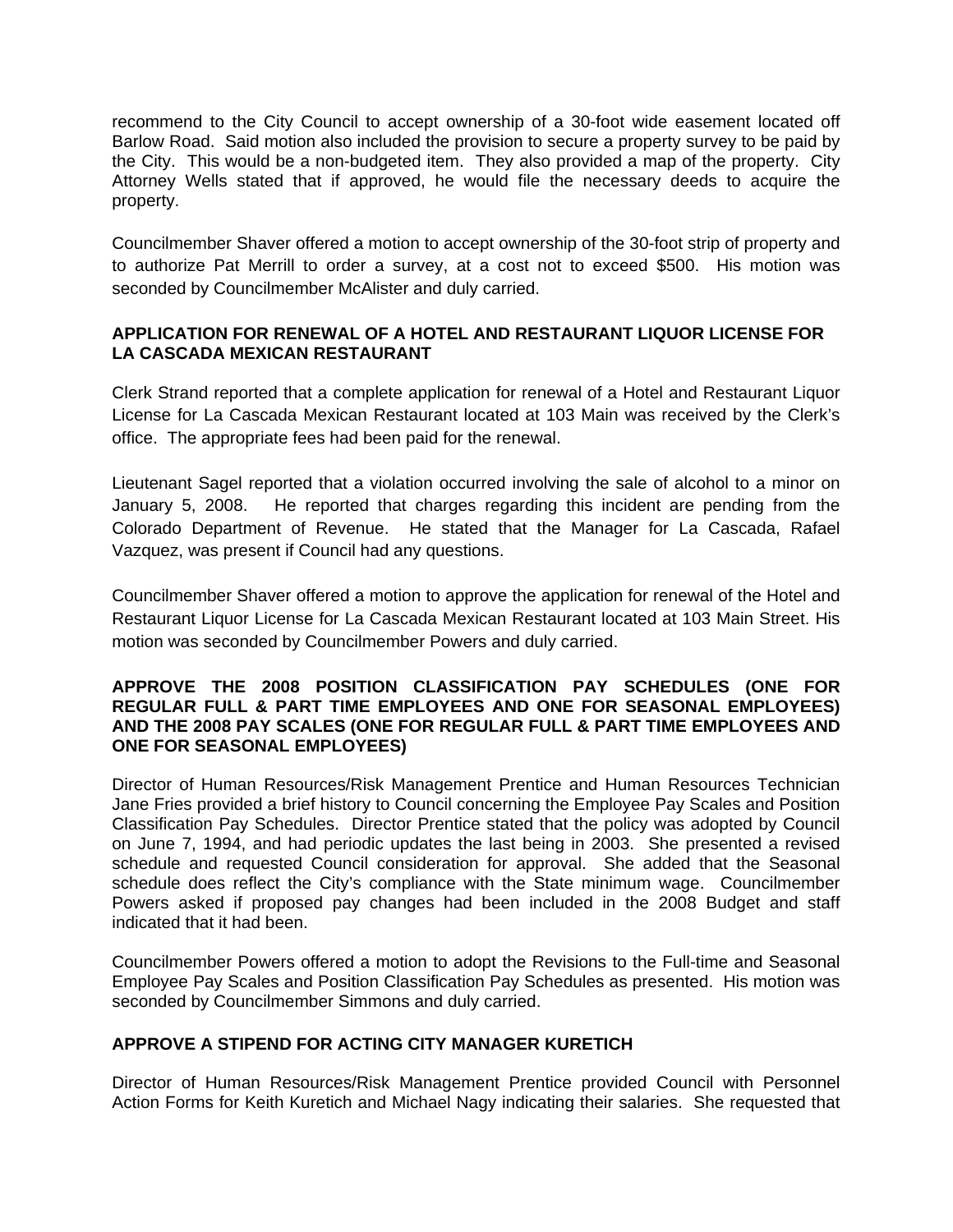Council approved a stipend of \$499.00 per month for Acting City Manager Keith Kuretich, effective February 13, 2008.

Councilmember Simmons offered a motion to approve a stipend of \$499 effective February 13, 2008, to Keith Kuretich. Her motion was seconded by Councilmember Schafer and duly carried.

Councilmember Schafer asked Director Prentice to provide Council with a list of employees who are currently receiving stipends.

### **SECOND AND FINAL READING OF ORDINANCE NO. 1061 ENTITLED "AN ORDINANCE AMENDING THE APPROPRIATION OF MONIES FOR THE FUNDS OF THE CITY OF FORT MORGAN, COLORADO"**

Treasurer Jones stated she had overlooked the opposite side of the transaction for the Golf Fund Transfer from the General Fund. She stated the amount was \$139,000 and this amount had been transferred from the Golf Fund. She requested Council approve the second reading of Ordinance No. 1061 with this change.

### **RESOLUTION:**

Councilmember Powers offered the following Resolution and moved for its adoption. His motion was seconded by Councilmember Shaver; said Resolution being in words, letters and figures as follows, to-wit:

#### **RESOLUTION**

 WHEREAS, a an Ordinance entitled above was duly and legally presented to the City Council of Fort Morgan, Colorado, at a meeting held on the 5<sup>th</sup> day of February, 2008, and was duly read at length at the time; and

 WHEREAS, the City Council at said meeting, by Resolution, ordered the publication of said Ordinance to be made in *The Fort Morgan Times*, a daily newspaper of general circulation, published and printed in the City of Fort Morgan, Colorado, not less than ten days before further consideration; and

 WHEREAS, said Ordinance was again read to the Council and was designated ORDINANCE NO. 1061, being in words, letters and figures as follows, to-wit:

### **ORDINANCE NO. 1061**

## **AN ORDINANCE AMENDING THE APPROPRIATION OF MONIES FOR THE FUNDS OF THE CITY OF FORT MORGAN, COLORADO**

**UPON AND PURSUANT** to the revised estimate of the probable revenue and expenses submitted to the City Council of the City of Fort Morgan, Colorado, and upon a budget made by said Council, and for the purpose of raising funds to defray all expenses of conducting the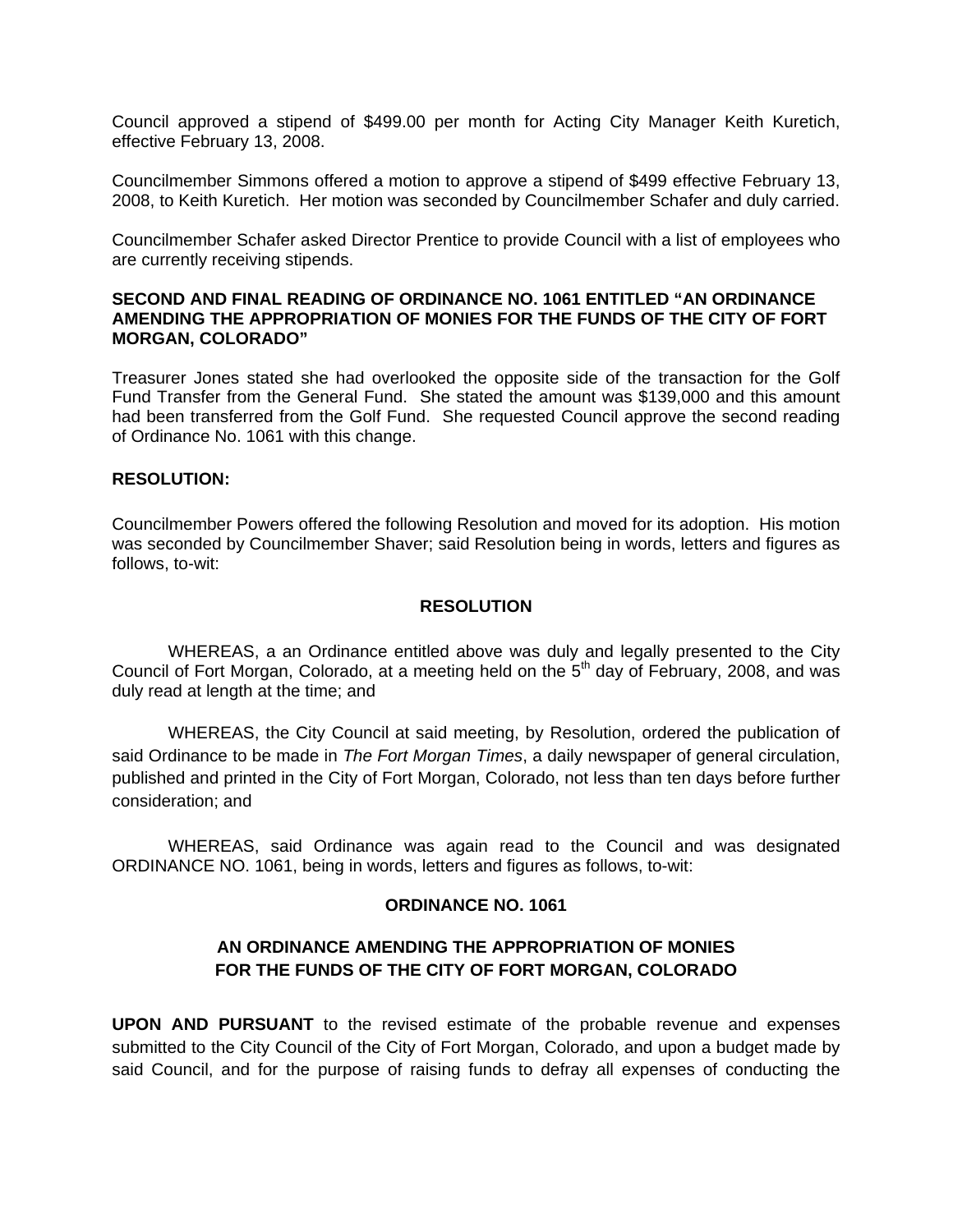business of the government of the City and payment of all liabilities of the City falling due or accruing during the fiscal year ending December 31, 2007; and,

**WHEREAS**, the following expenditures from monies which are available for the purpose could not be foreseen or were not anticipated at the time of the adoption of the 2007 municipal budget in 2006.

### **BE IT ORDAINED BY THE COUNCIL OF FORT MORGAN**:

 Of the monies arising from electric, water, gas, sewer, and sanitation charges, taxes, fines, licenses and all other sources of monies of the City of Fort Morgan, the appropriation to the several funds of said City for the purposes of operations, debt service and capital outlays is amended as follows and attached hereto and incorporated herein by reference:

|                            | Original      |                 |                                     | Amended |               |                |
|----------------------------|---------------|-----------------|-------------------------------------|---------|---------------|----------------|
| <b>Fund</b>                | Appropriation |                 | Amendment                           |         | Appropriation |                |
| Golf Fund                  | \$            | 818,677         | \$                                  | 5,000   | \$            | 823,677        |
| Fiber Network Fund         | \$            | 27,000          | \$                                  | 1,000   | \$            | 28,000         |
| <b>Perpetual Care Fund</b> | \$            | 17,100          | \$                                  | 5,000   | \$            | 22,100         |
| General Fund               | \$            | 9,798,558       | \$                                  | 139,000 | \$            | 9,937,558      |
| Total                      |               | \$10,661,335    | \$                                  | 150,000 |               | \$10,811,335   |
|                            |               | Original        |                                     |         |               | <b>Amended</b> |
| <b>FUND</b>                |               | <b>Revenues</b> | <b>Amendment</b><br><b>Revenues</b> |         |               |                |
| <b>Golf Fund</b>           | \$            | 740,451         | \$                                  | 5,000   | \$            | 745,451        |
| <b>Fiber Network Fund</b>  | \$            | 27,500          | \$                                  | 1,000   | \$            | 28,500         |
| <b>Perpetual Care Fund</b> | \$            | 19,500          | \$                                  | 5,000   | \$            | 24,500         |
|                            |               |                 |                                     |         |               |                |
| Total                      | \$            | 787,451         | \$                                  | 11,000  | \$            | 798,451        |

INTRODUCED, READ ON SECOND AND FINAL READING AND ORDERED PUBLISHED in full this 19<sup>th</sup> day of February, 2008.

| [SEAL]  | THE CITY COUNCIL OF THE CITY OF<br>FORT MORGAN, COLORADO |
|---------|----------------------------------------------------------|
| ATTEST: | By: /s/ Jack L. Darnell<br>Mayor                         |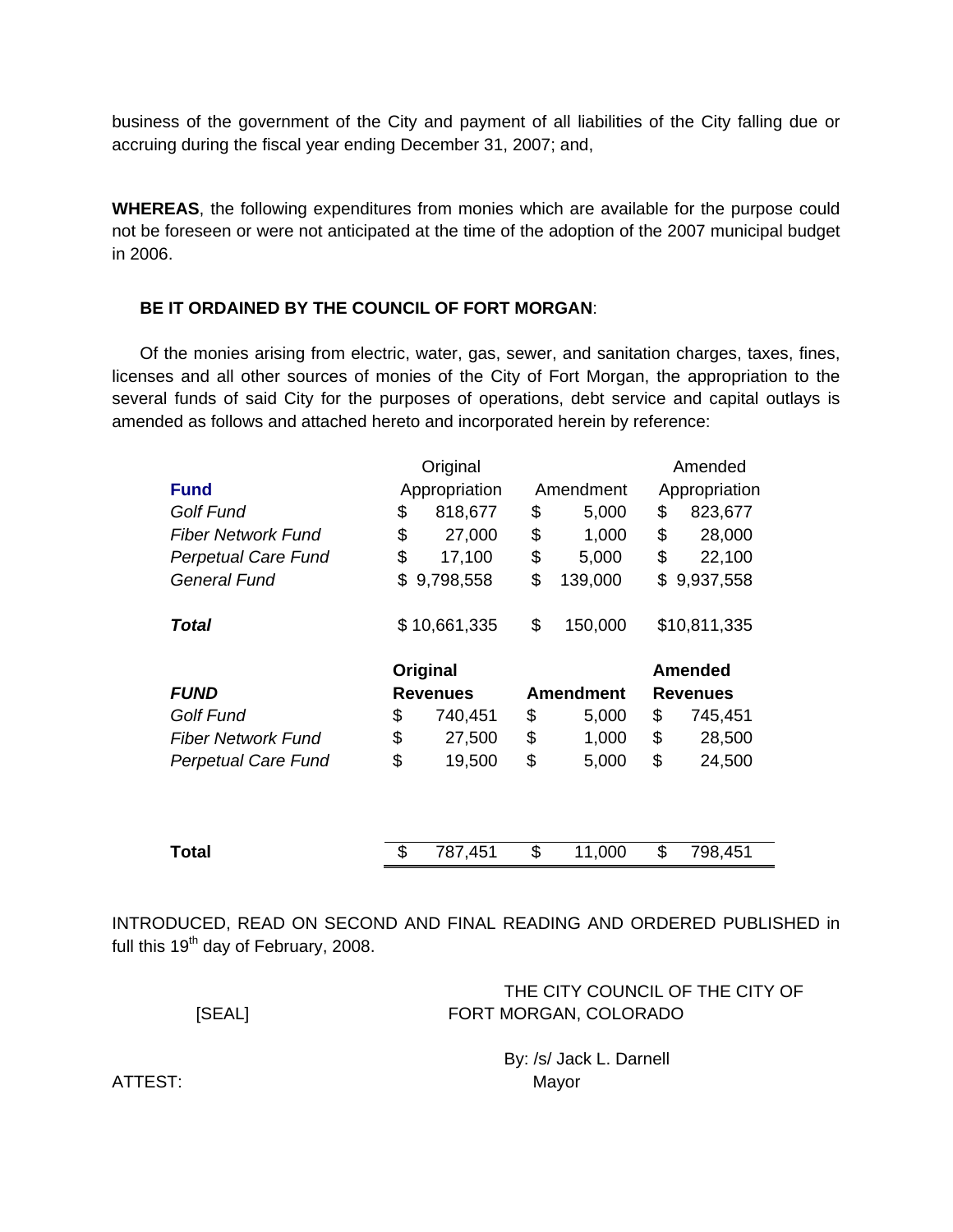/s/ Andrea J. Strand City Clerk

PASSED, APPROVED AND ADOPTED ON FINAL READING as amended this \_\_\_\_ day of February, 2008.

 THE CITY COUNCIL OF THE CITY OF [SEAL] FORT MORGAN, COLORADO

> By: /s/ Jack L. Darnell Mayor

ATTEST:

/s/ Andrea J. Strand City Clerk

PASSED, APPROVED AND ADOPTED this  $19<sup>th</sup>$  day of February, 2008, the vote upon roll call being as follows: Ayes: Mayor Darnell; Councilmembers Deal, McAlister, Powers, Schafer, Shaver and Simmons. Nays: None.

### **GENERAL DISCUSSION**

Council and staff held a general discussion concerning the transfer of funds to other Departments such as the Golf Course for water use. Director Dreessen explained that the Cemetery, Parks and Golf Course have well water that is separate from CBT water. Augmentation costs are involved with the wells to operate. The City had to buy rights to pump. He stated that in a 2006 a water rate study had been conducted and concluded that a portion of the water fund was the well water side. Director Dreessen stated he discovered three wells that were not being charged, those being the Golf Course, Morgan Community College and the Wastewater Treatment Plant. He recommended that staff review the augmentation water rates in two years.

**FIRST READING OF AN ORDINANCE ENTITLED "AN ORDINANCE ADOPTING THE WATER CONSERVATION PLAN OF THE CITY OF FORT MORGAN AND AUTHORIZING THE DIRECTOR OF UTILITIES TO MAKE MINOR MODIFICATIONS TO THE PLAN NECESSARY FOR THE IMPLEMENTATION OF NEW MEASURES, REGULATIONS, AND MODIFICATIONS FROM EXISTING CONDITIONS THAT AFFECT THE USE OF WATER"** 

Attorney Wells noted for Council consideration on first reading, an Ordinance entitled as stated above. He stated that the revised Charter requires the adoption of operation and assessments related to the public utilities by an Ordinance, and that the publishing requirement does not require the entire plan; said Ordinance being in words, letters and figures as follows, to-wit: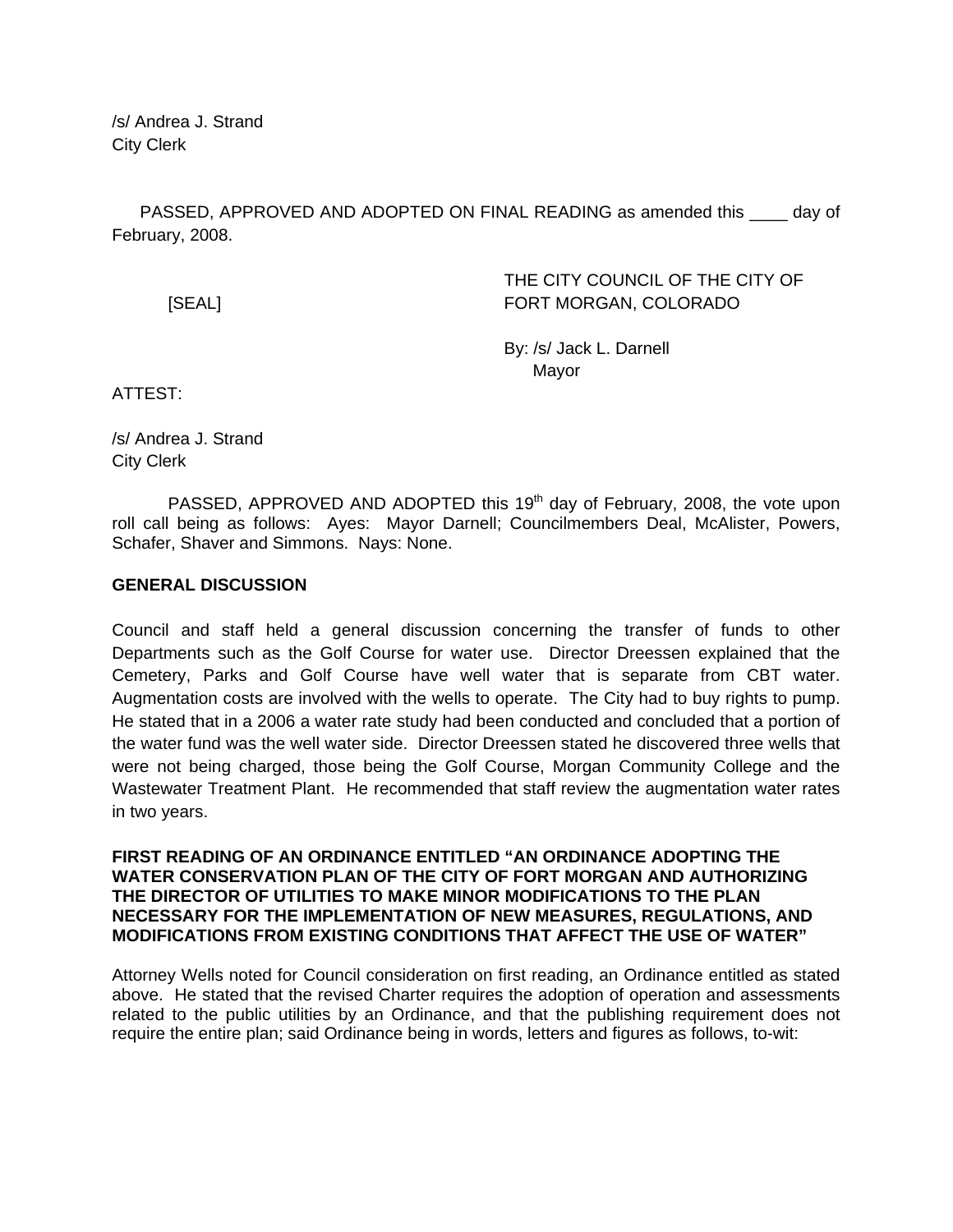# **AN ORDINANCE ADOPTING THE WATER CONSERVATION PLAN OF THE CITY OF FORT MORGAN AND AUTHORIZING THE DIRECTOR OF UTILITIES TO MAKE MINOR MODIFICATIONS TO THE PLAN NECESSARY FOR THE IMPLEMENTATION OF NEW MEASURES, REGULATIONS, AND MODIFICATIONS FROM EXISTING CONDITIONS THAT AFFECT THE USE OF WATER.**

**WHEREAS**, previously in June 1996, the City of Fort Morgan adopted a Water Conservation Plan; and,

**WHEREAS**, pursuant to the "Water Conservation Act of 2004", C.R.S. § 37-60-126, it has become necessary to update the City's Water Conservation Plan as previously adopted to reflect changes since the adoption of the original plan;

**WHEREAS**, Article IV, Sec. 4, provides, "for the construction, maintenance, operation, and disposition of public improvements, public works, public utilities, public services, and public buildings…"; and,

**WHEREAS,** the intention of this plan is to provide flexibility to allow for changes in the future; and,

**WHEREAS,** the Director of Utilities shall oversee the administration of the plan and from time to time need to make minor modifications to this plan due to the implementation of new measures, regulations and modifications to existing conditions that affect the use of water.

# **BE IT ORDAINED BY THE COUNCIL OF FORT MORGAN:**

**SECTION 1:** The Council of the City of Fort Morgan hereby adopts the Water Conservation Plan incorporated herein by this reference.

**SECTION 2:** The Director of Utilities shall be given the authority to make minor modifications to the plan necessary for the implementation of new measures, regulations and modifications to existing conditions that affect the use of water.

## **EFFECTIVE DATE.**

This Ordinance shall be in full force and effect five (5) days after publication.

READ AND PASSED ON FIRST READING AND ORDERED PUBLISHED IN FULL on the 19th day of February, 2008.

> THE CITY COUNCIL OF THE CITY OF FORT MORGAN, COLORADO

[SEAL]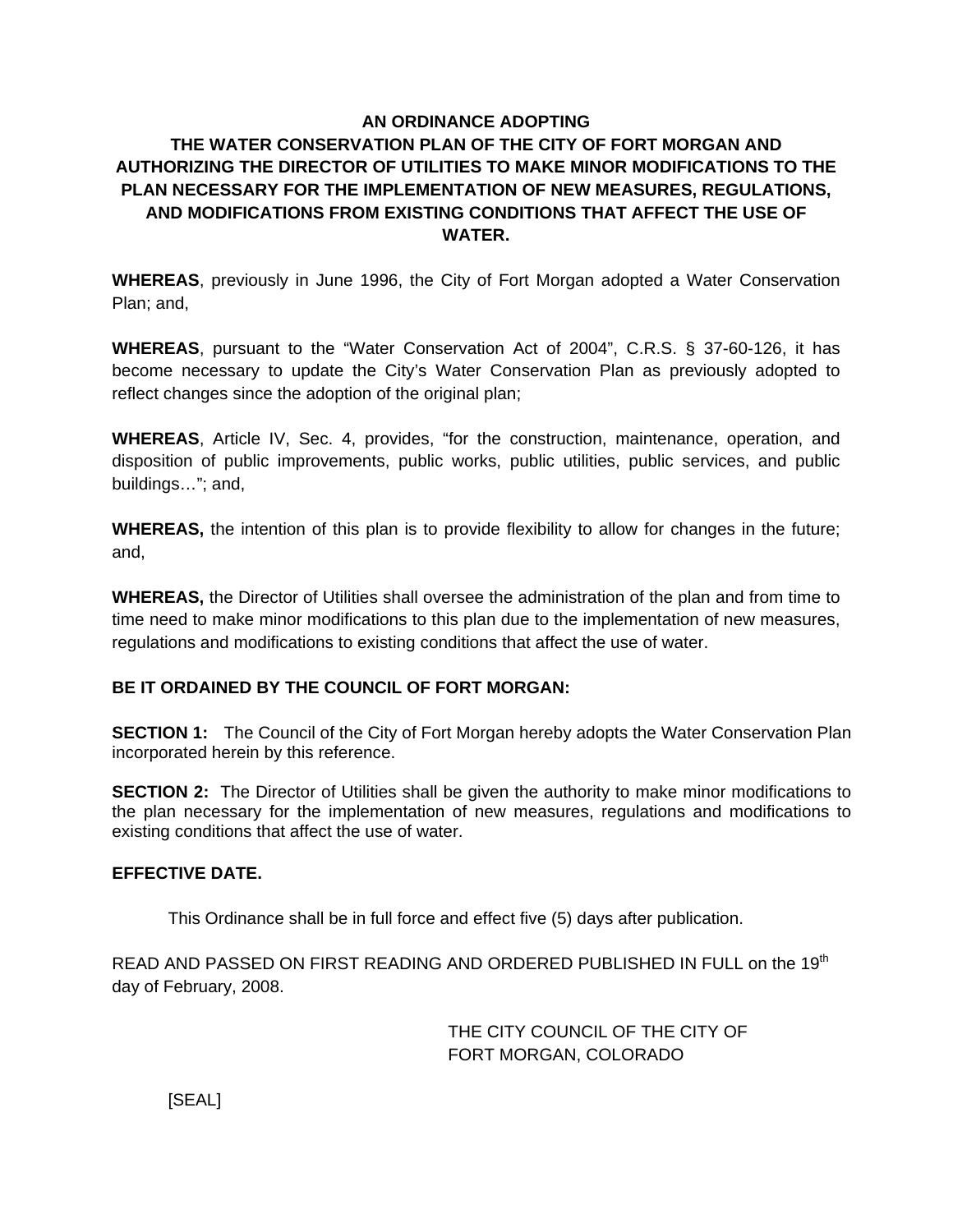BY: /s/ Jack L. Darnell discussion of the contract of the Mayor Mayor

ATTEST:

/s/ Andrea J. Strand City Clerk

#### **RESOLUTION:**

 Alderman Powers offered the following Resolution and moved for its adoption. His motion was seconded by Councilmember Shaver; said Resolution being in words, letters and figures as follows, to-wit:

### **RESOLUTION**

 BE IT RESOLVED BY THE COUNCIL OF THE CITY OF FORT MORGAN, COLORADO that the foregoing Ordinance entitled above; and the same is hereby ordered published in the City of Fort Morgan, Colorado, not less than ten days before further consideration; and that said Ordinance again be presented to this Council at the expiration of said period of publication for final action thereof.

 PASSED, APPROVED AND ADOPTED this 19th day of February, 2008, the vote upon roll call being as follows: Ayes: Mayor Darnell; Councilmembers Deal, McAlister, Powers, Schafer, Shaver and Simmons. Nays: None.

## **FOLLOW-UP AND STATUS REGARDING THE MEDIATION AT THE COLORADO CIVIL RIGHTS DIVISION**

Attorney Wells provided a report to Council that in reference to an Executive Session held in late January regarding a complaint filed by a former employee, the issues had been resolved. It would not result in a lawsuit. The allegation involved age discrimination and the City did not admit to the claim. The employee in question was frustrated but was pleased with the mediation.

### **EXTEND THE TIME FOR A DECISION ON THE SEVERANCE PACKAGE OFFERED TO MICHAEL NAGY BY THE CITY OF FORT MORGAN**

City Attorney Wells reported that he had been in touch with an attorney retained by former City Manager Michael Nagy and he recommended that Council approve a change to allow Michael Nagy time through March 14, 2008, to accept or reject a severance package.

Councilmember McAlister offered a motion to allow Michael Nagy through March 14, 2008, to accept or reject a severance package offered by the City. His motion was seconded by Councilmember Schafer and duly carried.

Attorney Wells then informed Council that the attorney had requested that Council consider allowing Michael Nagy to resign as opposed to being terminated. He would also like to add a provision that both parties would not make any disparaging remarks against each other.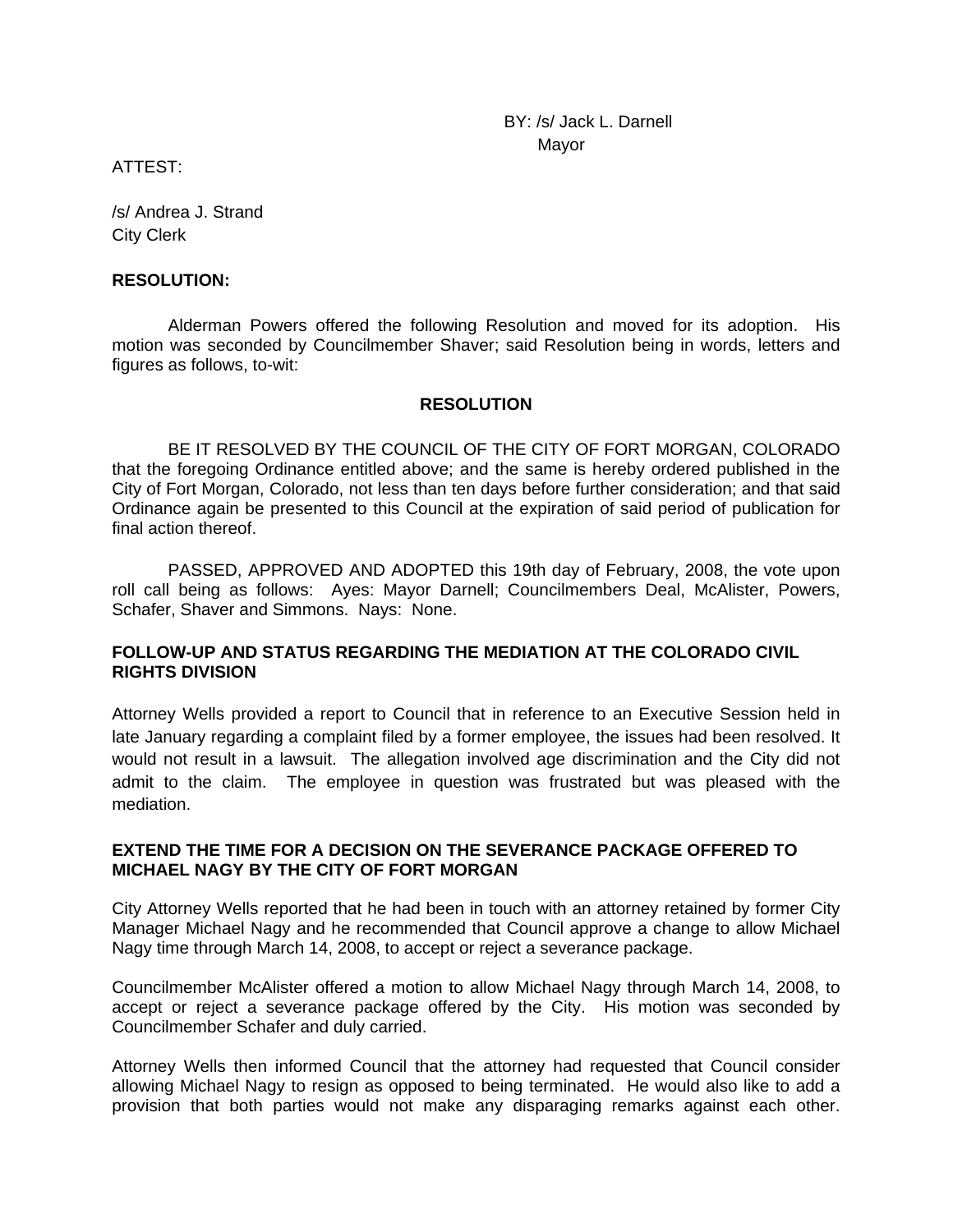Attorney Wells stated his recommendation would be to work with the attorney and consider that if Council accepts a resignation, Mr. Nagy would give up any future claims. The item will be placed for consideration on the agenda for February 26.

## **MODIFICATION TO CONSENT AGENDA**

Councilmember Powers asked that Item B (Approve the Disbursements and Payroll Reports for January 2008) be removed from the Consent Agenda.

## **CONSENT AGENDA**

Clerk Strand presented the Consent Agenda for Council consideration. Councilmember Simmons offered a Resolution to approve the Consent Agenda as presented, and moved for its adoption. Her motion was seconded by Councilmember Schafer; said Consent Agenda being in words, letters and figures as follows, to wit:

- A. Approve the minutes from the February 5, 2008, Regular Meeting.
- C. Second and final reading of Ordinance No. 1062 entitled, "An Ordinance Amending the Appropriation of Certain Monies from the Budget Year 2007 of the City of Fort Morgan, Colorado, to the Year Ending December 31, 2008," and publish by title only.

All matters listed under Item 12, Consent Agenda, are considered to be routine business by the Council and will be enacted with a single motion and a single vote by roll call. There will be no separate discussion of these items. If discussion is deemed necessary, that item should be removed from the Consent Agenda and considered separately.

PASSED, APPROVED AND ADOPTED this 19<sup>th</sup> day of February, 2008, the vote upon roll call being as follows: Ayes: Mayor Darnell; Councilmembers Deal, McAlister, Powers, Schafer, Shaver and Simmons. Nays: none.

# **DISCUSSION OF DISBURSEMENTS AND PAYROLL REPORTS FOR JANUARY 2008**

Councilmember Powers requested clarification of expenses on page 6 to ServiceMaster Janitorial Services. He asked if this expense had anything to do with payments for the sewer backups. Acting City Manager Kuretich stated that this did not include pending payments for previous sewer backups. Councilmember Powers also questioned the payment to Bauer & Furman. Acting City Manager Kuretich stated this was for court-appointed counsel services. Councilmember Simmons questioned an expense on Page 4, moving expenses paid to Jody Prentice. She stated her questions were not directed at Director Prentice, she just had general questions and would like to discuss the moving expense process within the City. She asked if the previous City Manager had authority to approve this expense. She did not believe the City had a policy addressing the moving expenses allotments for new employees. She questioned if moving expenses promised to employees had been run through the City Attorney's office and to Council for approval. She was also concerned that approving this disbursement may cause a legal issue for the City. Attorney Wells added that legally the City needed to pay what the City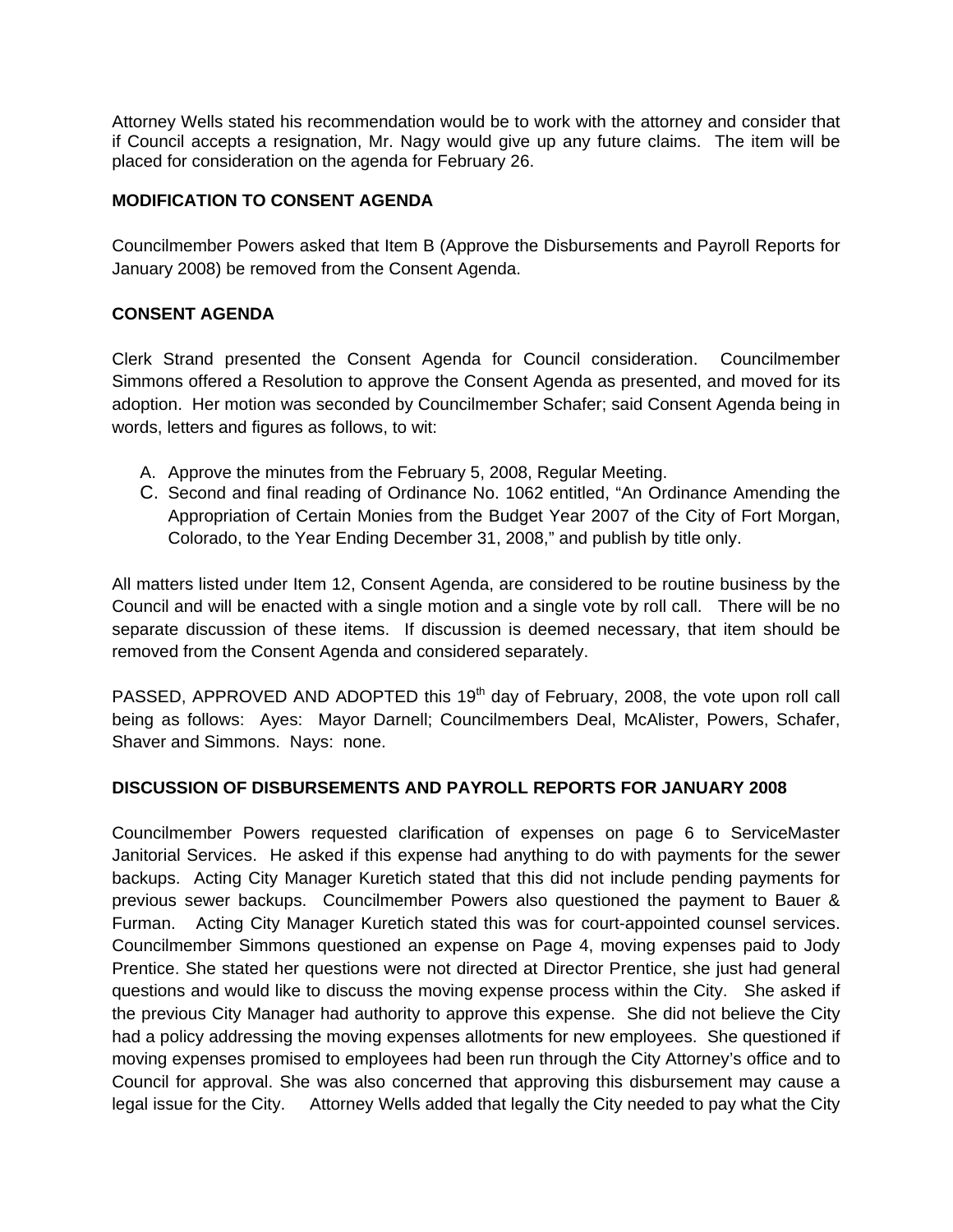Manager promised Jody Prentice when she was hired. He noted that another male staff member had been paid moving expenses approved by the former City Manager. He had discussed this with the former City Manager and informed him that he should not hire outside the normal hiring parameter processes of the City. The practice had been established that only City Council can approve a contract related to employees. Employees should not be punished for someone who doesn't follow policy. Acting City Manager Kuretich suggested setting the moving expenses item to be discussed further at another meeting.

Councilmember Simmons moved to approve the Payroll and Disbursement Report for January 2008. Her motion was seconded by Councilmember Powers and duly carried.

#### **Disbursements Report – January 2008**

| Acapulco Bay, meals                               | \$81.94     |
|---------------------------------------------------|-------------|
| Accurint, web name search                         | \$117.75    |
| ADP Screening & Selection, pre-employment         | \$274.39    |
| Advanced Automotive, repairs                      | \$525.86    |
| AEC One Stop Group Inc., books                    | \$187.36    |
| Affiliated Credit Service, bulletin               | \$130.00    |
| Affiliated Credit Service, collection fees        | \$5.51      |
| Affiliated Credit Service, misc. deductions       | \$200.00    |
| AFLAC, additional insurance                       | \$2,122.19  |
| Ag Information, internet                          | \$600.00    |
| ALCC, dues                                        | \$165.00    |
| Altec Industries Inc., supplies                   | \$50.77     |
| Alternative Technologies, supplies                | \$126.00    |
| Amazon.com, books                                 | \$309.98    |
| American Transportation, truck body               | \$53,838.00 |
| APA Colorado, dues                                | \$42.00     |
| Applied Chemical Magnesia, supplies               | \$3,383.61  |
| ARMA International Inc., dues                     | \$200.00    |
| Arthur J Gallagher Risk Mgmt, insurance renewals  | \$13,542.00 |
| Arthur L Ohlander dbaTumbleweed Electric, repairs | \$2,440.08  |
| ASCAP, license fee                                | \$88.81     |
| Audubon International, dues                       | \$200.00    |
| Aviation Systems Maint., maintenance              | \$4,980.00  |
| Av-Tech Electronics, Inc., repairs                | \$347.46    |
| AW Direct, supplies                               | \$433.23    |
| B & B Home Appliance Center, refrigerator         | \$500.00    |
| B & B Home Appliance Center, supplies             | \$7.47      |
| Baker & Taylor Inc., supplies                     | \$368.20    |
| Batteries Plus #86, supplies                      | \$60.46     |
| Bauer & Furman, P.C., court appointed counsel     | \$2,958.25  |
| Big O Tires, tires                                | \$438.77    |
| Bijou T Quest, supplies                           | \$46.00     |
| Bloedorn Lumber-Fort Morgan, supplies             | \$1,284.23  |
| Bob Staley Plumbing, repairs                      | \$252.24    |
| Bobcat of the Rockies, supplies                   | \$3,200.00  |
| Bob's Upholstery Tent & Awning, repairs           | \$375.00    |
| Brandenburg & McGuire P.C., Judge's fees          | \$21.25     |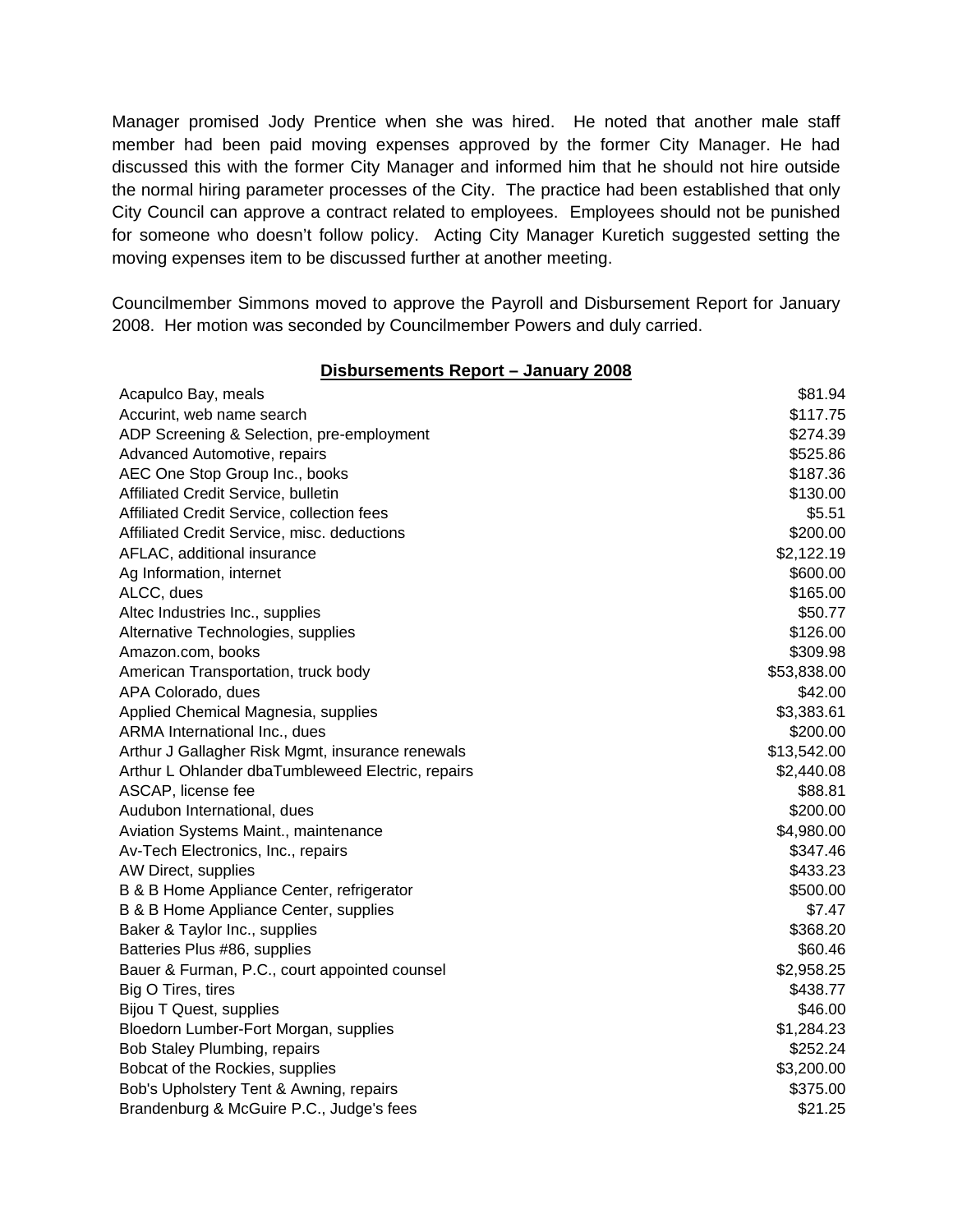Bresnan Communications, cable, internet  $$220.64$ Brown's Shoe Fit Co., boots **\$179.97** Bruntz Electric Inc, repairs  $$2,254.16$ BT Construction, Inc., Barlow Rd Lift Station  $$20,689.97$ Builders Aggregate Co., supplies **\$430.00 \$430.00** Business Mart, supplies  $$250.66$ Butterfly Pavilion, program  $$172.00$ CAMCA, dues \$60.00 Canfield Drilling Co., supplies  $$62.41$ CASRO, dues \$50.00 Cattleya Floral, flowers **\$35.00** Cattleya Floral, flowers **\$35.00** Central Auto Parts, supplies  $$3,701.46$ CGFOA, dues \$90.00 CH Diagnostic & Consulting, analysis  $$490.00$ Cheryl Page, refund  $$10.00$ CIRSA, claim payment  $$2,040.86$ CIRSA, excess crime coverage \$2,007.00 CIRSA, property/liability insurance premium  $$64,756.75$ City of Fort Morgan, health insurance  $$173,019.00$ City of Fort Morgan, replenish petty cash \$7,695.75 City of Fort Morgan, utility bills **but a structure of the Sant American** S37,897.35 Clean Harbors, disposal of transformer  $$3,163.93$ Cleveland Golf, supplies  $$68.70$ CMC Services, software support  $$555.00$ CMCA, dues \$80.00 CNH CAPITAL, supplies  $\$66.04$ CO Assoc.Municipal Utilities, dues \$8,898.73 Co Family Support Registry, misc. deductions  $$2,059.52$ Colonial Life & Accident, additional insurance \$105.86 Colorado Dept of Revenue, sales tax \$72,409.00 Colorado Dept. of Revenue, payroll taxes  $$16,991.00$ Colorado Mack Sales & Service, supplies \$76.95 Colorado Municipal Judges Assoc, dues \$40.00 Colorado Municipal League, registration  $$75.00$ Colorado Plains Medical Center, flu shots \$2,354.25 Colorado Plains Medical Center, labs \$861.31 Colorado Rural Water Assoc., dues \$400.00 Colorado Tree Coalition, dues **\$60.00**  $\frac{1}{2}$  \$60.00 Commercial Printers & Sign, supplies \$190.00 ConocoPhillips, fuel \$7,206.92 Continental Research Corp, supplies  $$202.18$ Corporate Express, supplies  $$426.73$ Counter Trade Products, supplies  $$312.00$ Countryside Services, snow removal **by the service of the services**  $$1,040.00$ Coup, Kurt, reimbursement \$31.74 Cover-Valley Drive-In, movie passes  $$225.00$ 188 Dahl of Ft Morgan, supplies  $$27.30$ Dana Kepner Company, supplies  $$1.053.64$ Dardanes Tree Service, tree removal **by the service of the Service Street Street Street Street Street Street Street Street Street Street Street Street Street Street Street Street Street Street Street Street Street Street S** Dell Marketing L.P., supplies  $$4,679.15$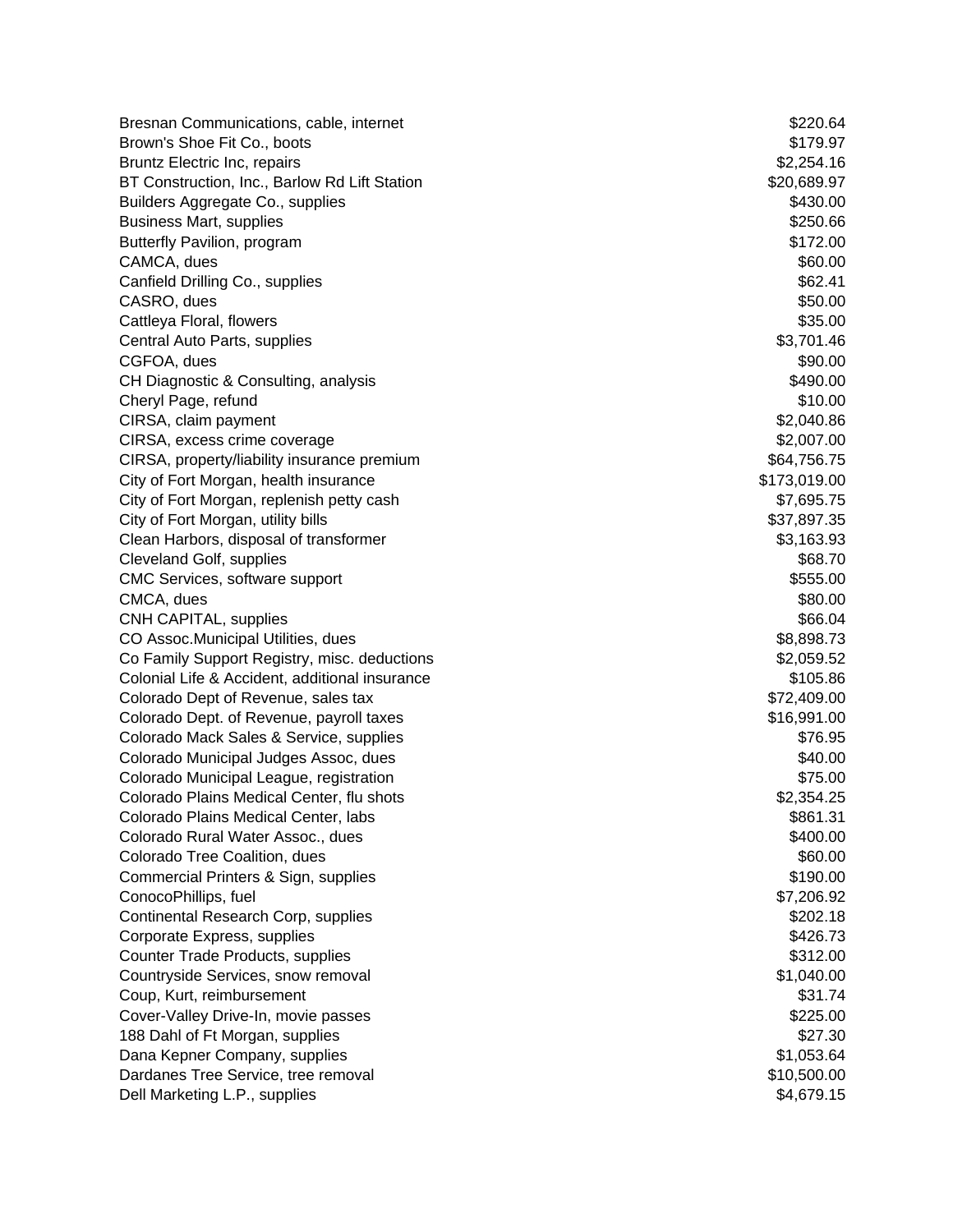Demco Inc., supplies  $$35.62$ Diamond Vogel Paint Center, supplies  $$29.90$ Digital Ally, Inc., supplies \$77.50 Digital Retirement Solutions, pension \$26,900.46 Digital Roads Inc., video conferencing system  $$6,600.50$ Discount Tire of Ft. Morgan, tires  $$527.95$ DOI-USGS, maintenace gage station  $$4.100.00$ E & G Terminal, Inc., supplies  $$2,452.53$ Ebsco Subscription Service, supplies \$8.00 Ed Eskew, concrete repairs  $$1,049.00$ Edwards Flowerland & Groc., groceries \$1,048.43 Elan Financial Services credit card charges  $$6,643.58$ EnviroTech Services, Inc., supplies  $$13,871.03$ Erin Ponce, fitness instructor  $$122.00$ Essential Safety Products, supplies  $$178.46$ Excell Diamond Blade, supplies  $$636.00$ Faris Machinery Company, supplies  $$1,895.00$ Farmers State Bank, payroll taxes  $$58,473.95$ Farmers State Bank, sewer bond payment **\$363,818.34** S363,818.34 Fastenal Company, supplies  $$95.19$ Findaway World, LLC, supplies  $$346.43$ Fire & Police Pension Assoc., AD&D policy \$7,833.60 First Aid 2000, supplies \$48.10 Foot-Joy, supplies  $$251.31$ Fort Morgan Auto Body, repairs  $$994.30$ Fort Morgan Auto Center, repairs  $$951.44$ Fort Morgan Chamber of Commerce, dues \$50.00 Fort Morgan Golf Course, meals **\$497.00** State 3.1 and the set of the set of the set of the set of the set of the set of the set of the set of the set of the set of the set of the set of the set of the set of the set of th Fort Morgan Medical Group, labs  $$475.00$ Fort Morgan Municipal Court, NSF fees \$4.00 Fort Morgan Paint Bucket, supplies  $$1,190.67$ Fort Morgan Rotary Club, dues  $$161.00$ Fort Morgan Veterinary Clinic, euthanasia \$170.85 Fort Morgan Volunteer Fire Dept., fire calls **\$340.00 \$340.00** Franklin Park Urgent Care Center, pre-employment  $$90.00$ Frontier Performance Lubricants, supplies \$1,191.30 G & K Services, uniform, rug cleaning  $$2,903.13$ Galaxy Plumbing, repairs  $$192.91$ Gas Equipment Co of Denver, supplies  $$106.19$ Gear For Sports, supplies  $$928.23$ General Monitors, supplies  $$222.21$ Generations Health Care, physicals  $$430.00$ GOVConnection, Inc., supplies  $$525.44$ Grainger, supplies  $$2,022.23$ Granit Bronz, name plaques **\$1,014.00** Strain and the strain strain strain strain strain strain strain strain str Great Copier Service Inc., supplies, copy count \$2,442.92 Greatwest Trailer and Truck, flatbed  $$2,404.95$ Greatwest Trailer and Truck, repairs  $$2.046.75$ Green Brothers Inc., concrete  $$9,000.00$ Greene, Ron and Gayle, Burlington property payment \$69,592.02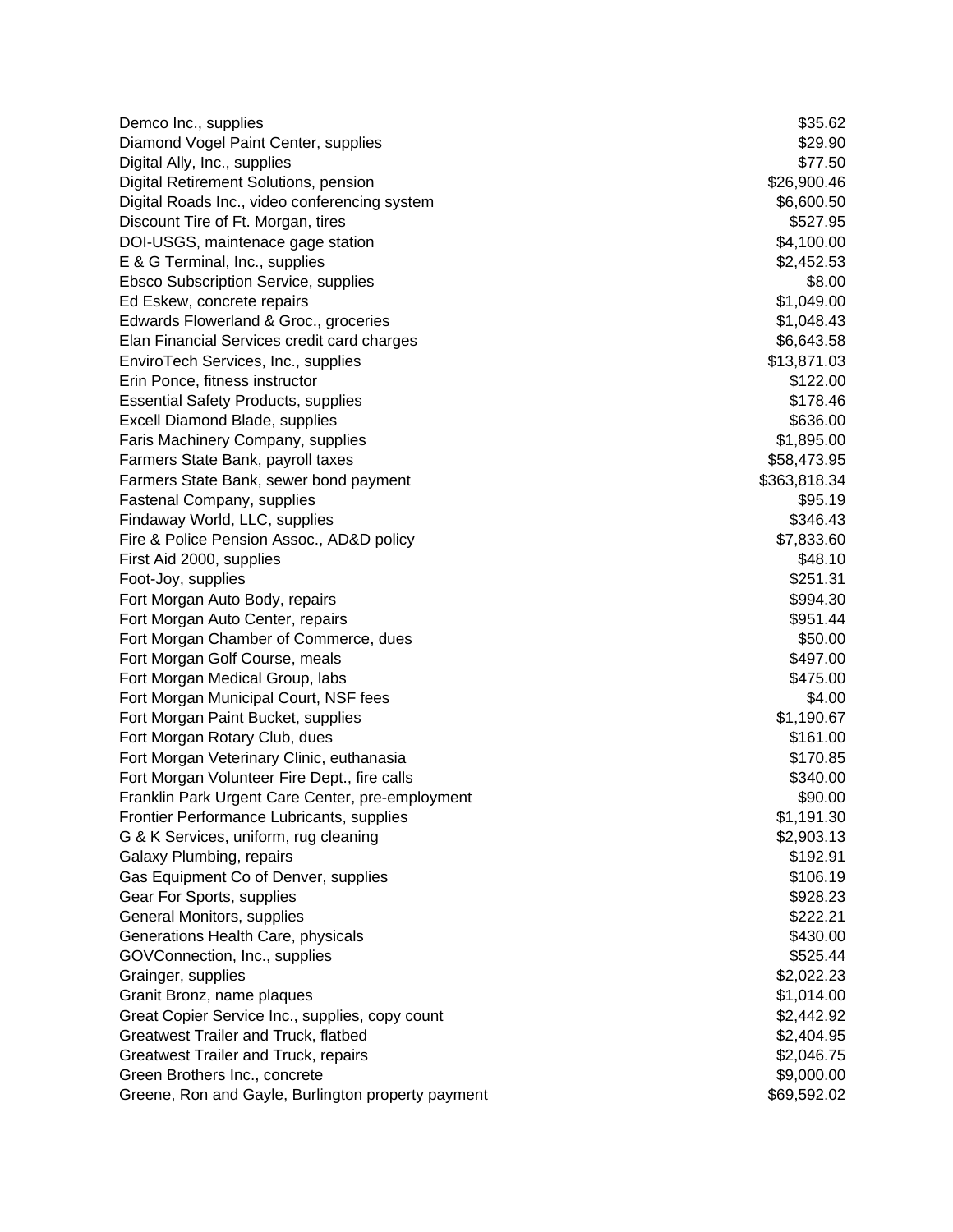| Guardian, additional insurance                  | \$4,126.70   |
|-------------------------------------------------|--------------|
| Hach Company, supplies                          | \$3,271.86   |
| Hamilton, Ben, reimbursement                    | \$91.81      |
| Harbart, Vernon, reimbursement                  | \$728.25     |
| HD Supply Waterworks, LTD, supplies             | \$6,605.60   |
| Headsets.com, supplies                          | \$17.90      |
| Hill Petroleum, fuel                            | \$479.84     |
| Hogan, Bruce, TKD instructor                    | \$175.00     |
| Hornung's Golf Products, supplies               | \$106.97     |
| Hotline Electrical Sales, meters                | \$3,033.84   |
| Humana Insurance Co. Inc., additional insurance | \$197.63     |
| IDEXX, supplies                                 | \$276.59     |
| Imagine Technologies, Inc., system upgrade      | \$4,191.00   |
| Impressions By Bird, LLC, supplies              | \$131.85     |
| IN STOCK NOW, Inc., supplies                    | \$91.11      |
| Industrial Tool Box, supplies                   | \$103.01     |
| Ingram Book Company, books                      | \$2,759.10   |
| Interstate Battery of the Rockies, batteries    | \$614.70     |
| Invincible Office Furniture, furniture          | \$3,797.98   |
| IPMA Membership, dues                           | \$345.00     |
| ISA, dues                                       | \$460.00     |
| <b>IVIEW Diagnostics, lab</b>                   | \$36.00      |
| J & A Traffic Products, supplies                | \$1,176.80   |
| J & S Contractors Supply, grader blade          | \$2,177.69   |
| Jack Farnham Trucking, snow removal             | \$1,440.00   |
| JC Golf Accessories, supplies                   | \$49.06      |
| J-M Manufacturing Co., Inc., supplies           | \$483.00     |
| Jody Prentice, moving expenses                  | \$2,458.12   |
| Karen Warner, refund                            | \$80.00      |
| Kauffman Pest Control Co., pest control         | \$380.00     |
| Kay Jan Inc., supplies                          | \$747.46     |
| Kentec Communications Inc., pagers              | \$197.65     |
| KFTM/KBRU, ads                                  | \$700.00     |
| Kinetic Leasing, sweeper payment                | \$8,412.00   |
| Kriz Davis Company, supplies                    | \$793.77     |
| KVA Supply Company, supplies                    | \$1,341.00   |
| L L Johnson Distributing, supplies              | \$14.02      |
| LaFarge West, Inc., supplies                    | \$661.15     |
| Landlogic, license fee                          | \$1,290.00   |
| Language Line Services, interpretation          | \$50.34      |
| Larry's Auto Body, repairs                      | \$1,834.60   |
| Link Dynamics, consulting                       | \$3,575.00   |
| Login/IACP Net, dues                            | \$120.00     |
| LogIn/IACP, subscription                        | \$800.00     |
| Lyle Signs, Inc., supplies                      | \$1,032.33   |
| Lynn Card Company, supplies                     | \$147.75     |
| M E A N, purchased power                        | \$847,632.88 |
| M&S Electric Motor Repair, repairs              | \$83.92      |
| Macomb Court Reporters, court reporting         | \$238.60     |
| Main Electric, LTD, Walnut St rebuild           | \$52,829.09  |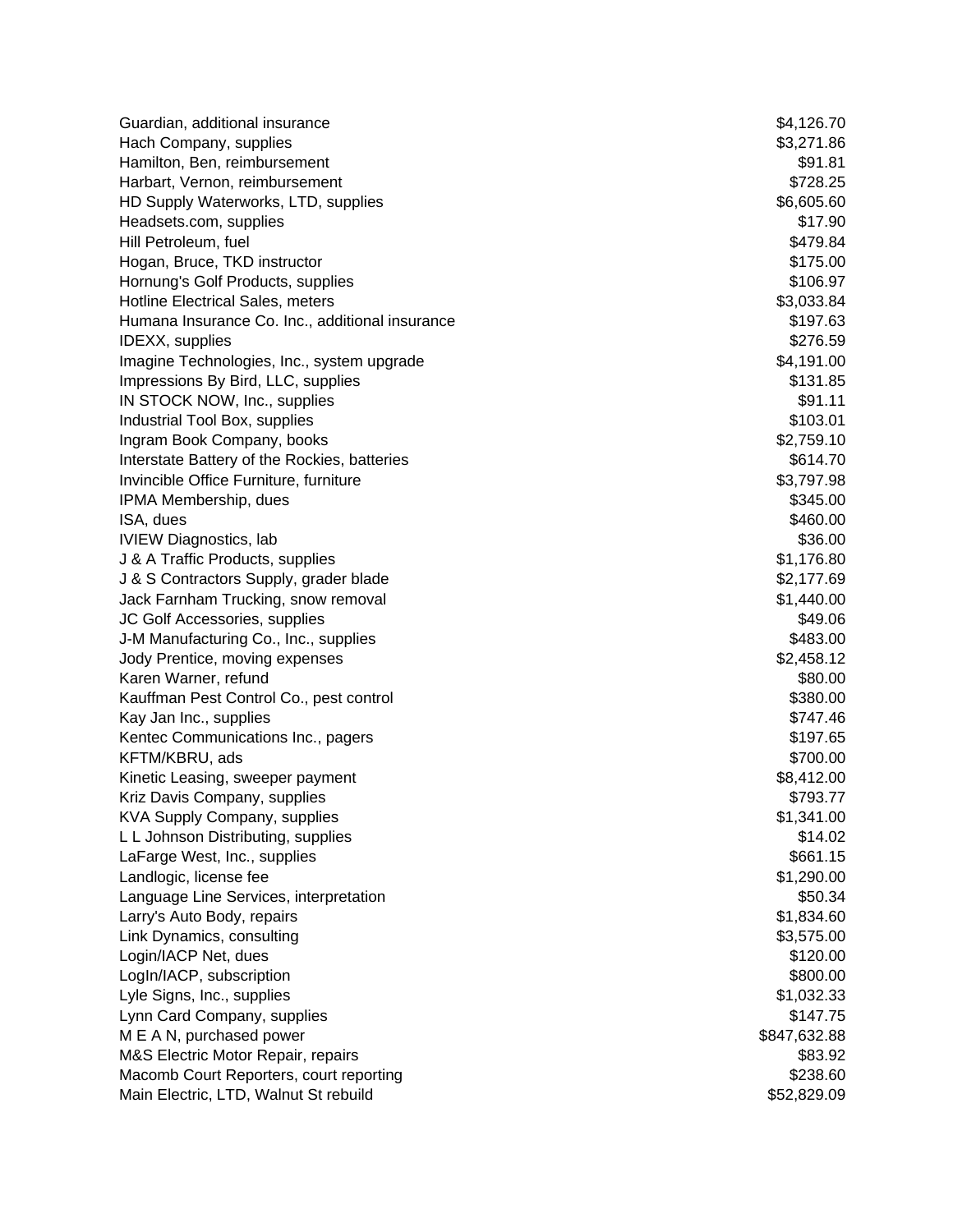Masek Golf Car Company, lease golf carts  $$7,500.00$ McCandless Intl Trucks of Colo, truck  $\sim$  869,968.00 McDonald Physical Therapy, pre-employment  $$60.00$ McJunkin Red Man Corporation, supplies  $$276.25$ McLaughlin Rincon, Ltd., consulting  $$3,105.00$ McMaster-Carr Supply Co., supplies  $$55.83$ Memorial Business System, technical support  $$918.75$ Merchant JT&S, training book \$500.00 Midwest Energy Assoc. Inc., dues \$3,022.20 Midwest Gas & Grocery, LLC, fuel \$11,088.62 Midwest Laboratories, Inc., supplies  $$203.25$ Midwestern Millwright, supplies **by a struck of the set of the set of the set of the set of the set of the set of the set of the set of the set of the set of the set of the set of the set of the set of the set of the set o** Miller, Kevin, reimbursement  $$7.94$ Model Cleaners Inc., drycleaning  $$445.55$ Morgan Community College, class  $$43.00$ Morgan County Central, fuel **\$2,691.24**  $$2,691.24$ Morgan County Dept Solid Waste, landfill charges  $$16,463.37$ Morgan County Economic Development, contribution  $$18,000.00$ Morgan County Election Dept., election  $\frac{1}{2}$  election  $\frac{1}{2}$  extending the set of  $\frac{1}{2}$  and  $\frac{1}{2}$  for  $\frac{1}{2}$  and  $\frac{1}{2}$  for  $\frac{1}{2}$  for  $\frac{1}{2}$  for  $\frac{1}{2}$  for  $\frac{1}{2}$  for  $\frac{1}{2}$  for  $\frac{1}{2$ Morgan County General Fund, phone charges  $$75.68$ Morgan County Memorials, bench  $$1,503.00$ Morgan County Rural Elec Assoc., utilities  $$4,141.40$ Morgan Cty Quality Water, monthly service  $$185.15$ Morgan Sand & Gravel Inc, snow removal  $$7,095.00$ Mountain States Pipe & Supply, supplies  $$2,006.74$ Mr. D's Ace Home Center, supplies  $$1,630.96$ Murdoch's Farm/Ranch Supply, supplies  $$614.43$ Mustangs Fuel & Car Wash, fuel, carwashes **\$356.26** (\$356.26) Nation Engineering Service LLC, consulting  $$4,035.00$ National Meter & Automation, supplies  $$74.37$ National Public Gas Agency, dues \$2,525.01 National Public Gas Agency, purchased gas  $$472,321.79$ Nation's Pipe & Steel, supplies  $$136.90$ NECALG, contribution  $$6,000.00$ Neopost Leasing, lease payment  $$502.38$ Nestor Excavating, Inc., snow removal **Excavation Control** Control of the Studies of the Studies of Studies and Studies of Studies and Studies of Studies and Studies and Studies and Studies and Studies and Studies and Stud Neve's Uniforms Inc., uniforms  $\sim$  81,255.10 New World Systems, maintenance agreement **\$39,180.00 \$39,180.00** Newco Incorporated, supplies  $$222.08$ NFPA International, supplies  $$853.05$ North Safety Products LTD, supplies  $$2,931.80$ Northeast Fire Safety, inspect extinguishers  $$351.50$ Northeast Fire Safety, recharge extinguishers  $$145.00$ Northern Co Water Conservancy District, permitting work 08 \$27,363.00 Northern Colo Fluid Power Inc., supplies  $$540.00$ Northern Colorado Paper Inc., supplies  $$1,874.04$ Northern Safety Co Inc., supplies  $$229.87$ OCPO, admin fee  $$50.00$ Office Depot Card Plan, supplies  $$1,310.34$ OtterTail Environmental, Inc., mosquito control **641,740.00** \$41,740.00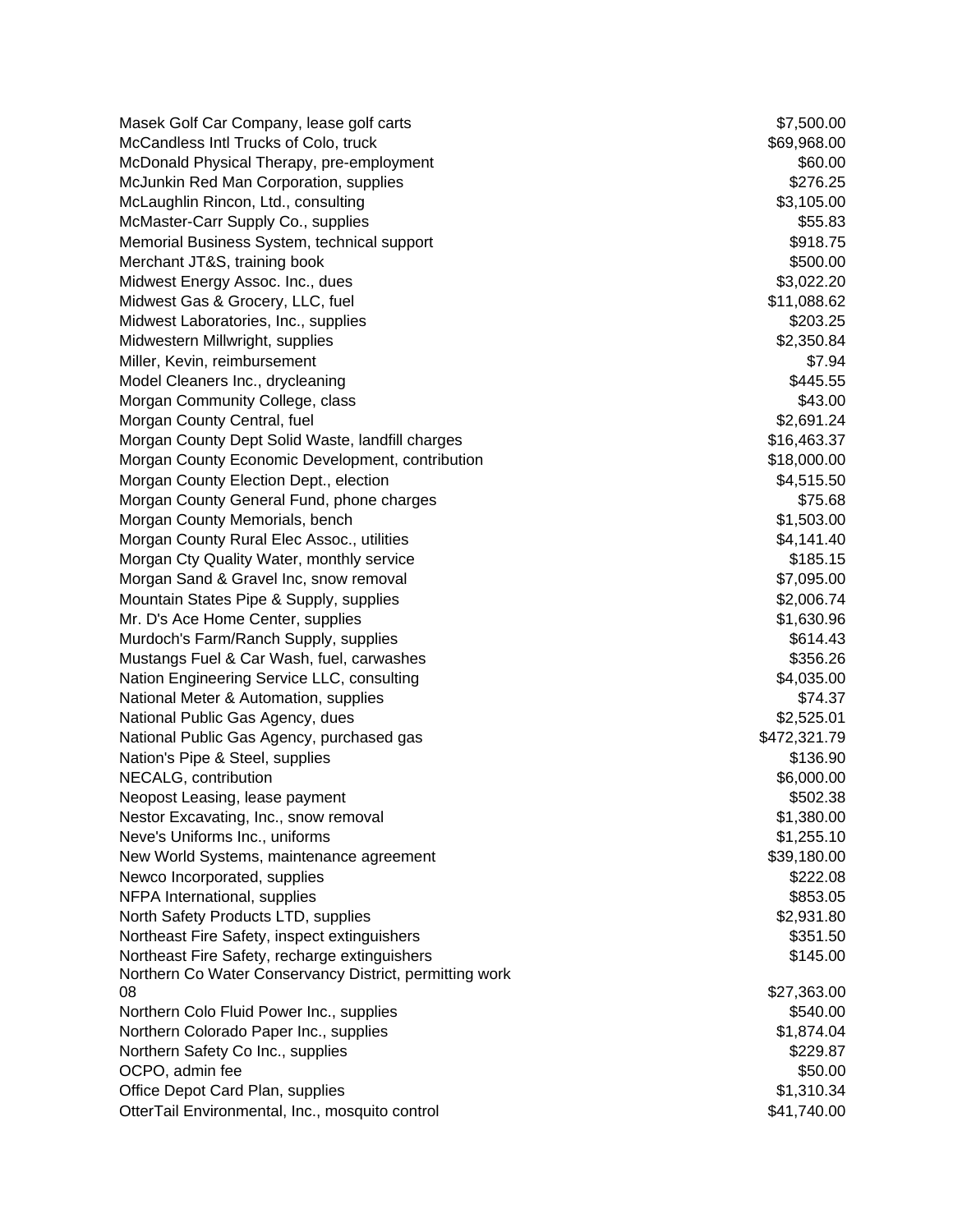Parker Ag Services LLC, sludge  $$7,905.05$ Part Smart Carquest, supplies  $$240.27$ PayFlex Systems USA, Inc., admin fee  $$261.00$ PayFlex Systems USA, Inc., renewal fees  $$810.00$ PayFlex Systems USA, Inc., sect 125 plan \$7,314.52 Pepsi-Cola, pop \$66.45 PERA 401K Investment Plan, contributions **\$8,539.16** by the state of the state of the state state of the state of the state state state state state state state state state state state state state state state state state st Pets R People Too, shipping  $$106.66$ Ping Inc., supplies  $$45.05$ Pinnacol Assurance, installment  $$16,461.00$ Pitney Bowes Inc., quarterly charges  $$727.83$ PMI Equipment Inc., supplies  $$461.19$ Portable Welding Service, supplies  $$82.68$ Postmaster, presort mailing fee  $$175.00$ Premiumwear, Inc., supplies  $$468.82$ Pre-Paid Legal Services, additional insurance **\$283.00**  $$283.00$ Preston, Greg, reimbursement  $$400.00$ ProGreen Expo, registration fees  $$270.00$ Public Agency Training Co., class \$500.00 Public Employees Retirement, pension  $$81,274.86$ Quest Diagnostics, pre-employment **\$266.00** and \$266.00 Quill Corporation, supplies  $$199.99$ Qwest, monthly service  $$3,285.01$ Redwood Toxicology Lab Inn., labs \$98.00  $\sim$ Reeves Development, release of escrow fees  $$45,000.00$ Reliable Power Consultants, professional services **\$314.67** (\$314.67) Rexel Inc., supplies  $$36.96$ Rising Sun Bakery, cookies \$22.80 Riverside Co Dept of Child Services, misc. deductions **\$390.00** \$390.00  $R$ MEL, dues  $$200.00$ RMWEA, class \$270.00 Roadway Inn, motel stay **\$104.00 \$104.00** Rocky Mountain Reagents, supplies  $$350.50$ Royal Chemical, supplies  $$4,233.35$ Rudy's GTO, fuel \$75.89 and \$75.89 and \$75.89 and \$75.89 and \$75.89 and \$75.89 and \$75.89 and \$75.89 and \$75.89 Ruhl Distributing Company, supplies  $$183.25$ Ruppels Plumbing & Heating, repairs \$50.00 Ryan Herco Products Corp., supplies  $$330.10$ S.A.R.A., Inc., contribution  $$2,500.00$ Safety Systems, supplies  $$205.00$ Safeway Stores Inc., groceries  $$45.44$ Sailsbery Supply Company, supplies  $$527.63$ Service Master, janitorial services \$3,765.00 Shelly Dermer, refund  $$25.00$ Sherwin-Williams, supplies  $$275.00$ Sheryl Groves, TKD instructor  $$175.00$ Skarshaug Testing Laboratory, glove testing  $$106.17$ SkillPath Seminars, seminar  $\sim$  \$199.00 Sleek's Rent-To-Own, shipping  $$9.95$ Spanish Communications, translation  $$250.00$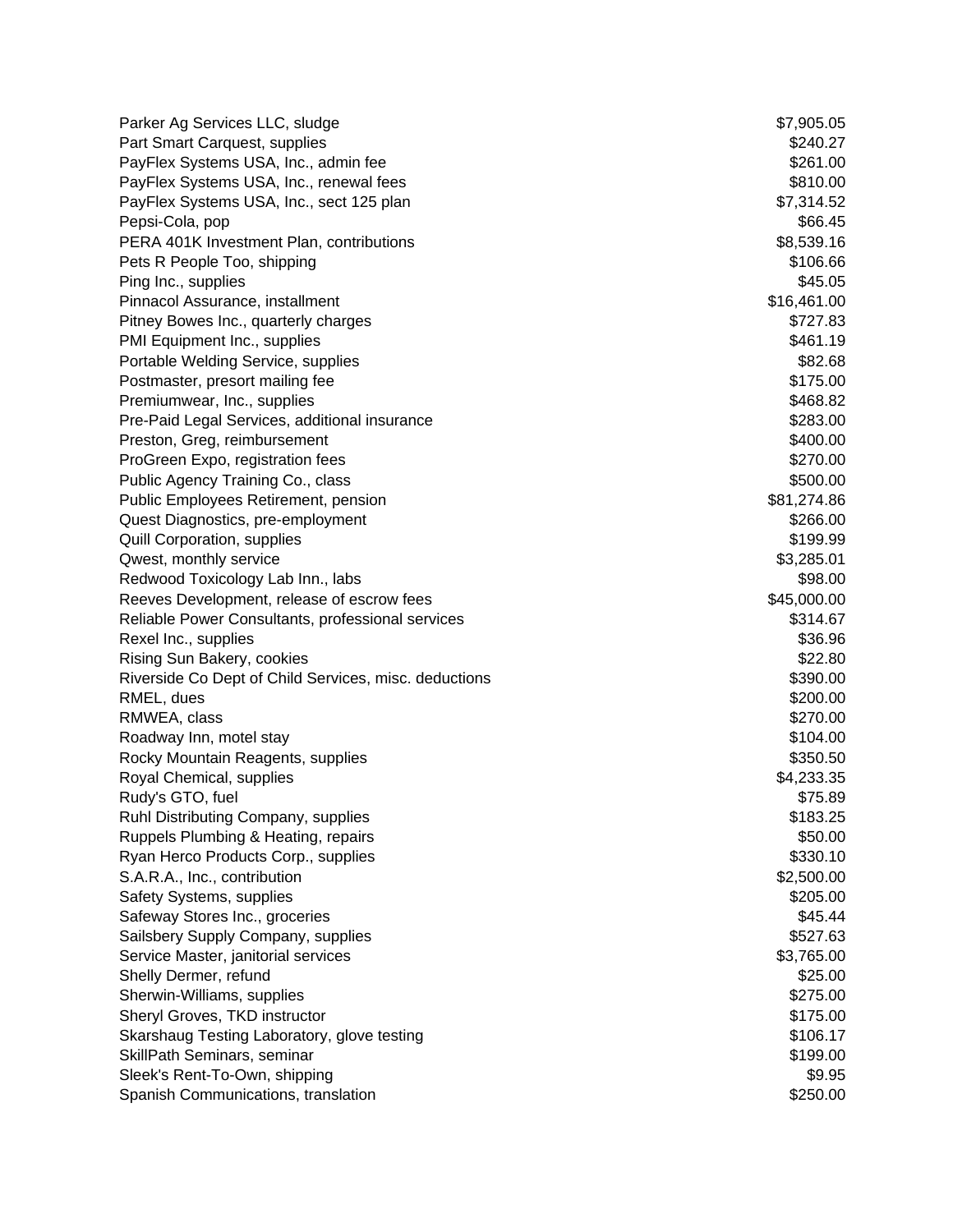Star Athletic Club, memberships  $$419.84$ State Board of Tax Appeal, filing fee  $$50.00$ State of Colorado/DoIT, Frame/ATM Service  $$2,153.78$ Steffens Auto Repair & Service, repairs  $$147.50$ Sturgeon Electric Company, repairs  $$3,767.66$ Sunrise Environmental Scientific, supplies  $$375.20$ Superbodies, repairs  $$750.00$ Supreme Court of Colorado, attorney regulations  $$225.00$ SymbolArts, supplies  $$32.50$ TCI Tire Centers, flat repairs, tires \$638.26 Thatcher Company, supplies  $$5,217.28$ The Active Network, Inc., fees  $$470.61$ The Coffee Break Shop, cookies  $$60.00$ The Flower Petaler, baskets  $$124.50$ The Fort Morgan Times, ads  $$2,644.74$ The Fort Morgan Times, subscriptions  $$216.00$ The Glove Wagon, supplies  $$198.00$ ThyssenKrupp Elevator Corp., maintenance **\$705.63** \$705.63 TITLEIST, supplies  $$698.80$ Tolin Mechanical Systems, service program  $$249.00$ Top Door, Inc., door, repairs  $$963.00$ Triple M Recreation LLC, playground equipment **\$16,909.00** \$16,909.00 Underwriters Laboratories, compliance testing **\$145.00** \$145.00 Unique Embroidery & Engraving, engraving, embroidering entitled and the state of the \$642.55 United Parcel Service, shipping  $$19.64$ United Way of Morgan County, contributions  $$241.50$ Universal Inspections Ltd, inspection  $$1,800.00$ UNUM Provident, life insurance  $$2,578.10$ US FoodService, Inc., food \$782.09 USIS Commercial Services, labs \$55.00 Utility Notification, locate tickets  $$45.14$ Verizon Wireless, monthly service **\$826.52** and \$826.52 VFIS Benefits Division, renewal accident & sickness policy **\$3,922.00** \$3,922.00 Viaero Wireless, monthly service **\$914.80** and the service  $$914.80$ Victim Services Program, fees  $$310.00$ Visual Systems, Inc., software maintenance **\$900.00**  $$900.00$ VS Visual Statement Inc., software maintenance **\$338.00** \$338.00 VWR International, Inc., supplies  $$615.14$ Wagner Equipment Co., equipment rentals **\$5,624.00** \$5,624.00 Wal-Mart, supplies \$1,083.87 Warehouse Supply, supplies  $$382.00$ Waste Management of N E C, trash service **\$131.00** \$131.00 Wells, Jeffrey, reimbursement  $$88.07$ Wesco Distribution Inc., supplies  $$24,139.45$ West Payment Center, bulletin  $$168.00$ Westco Systems, Inc., repairs  $$1,249.06$ Western Area Power Admin, purchased power **\$220,827.30** \$220,827.30 Western Clean Up Corporation, snow removal **\$3,225.00** \$3,225.00 Western United Electric Supply Corp., supplies  $$136.56$ Wheatland Fire Equipment, supplies  $$110.12$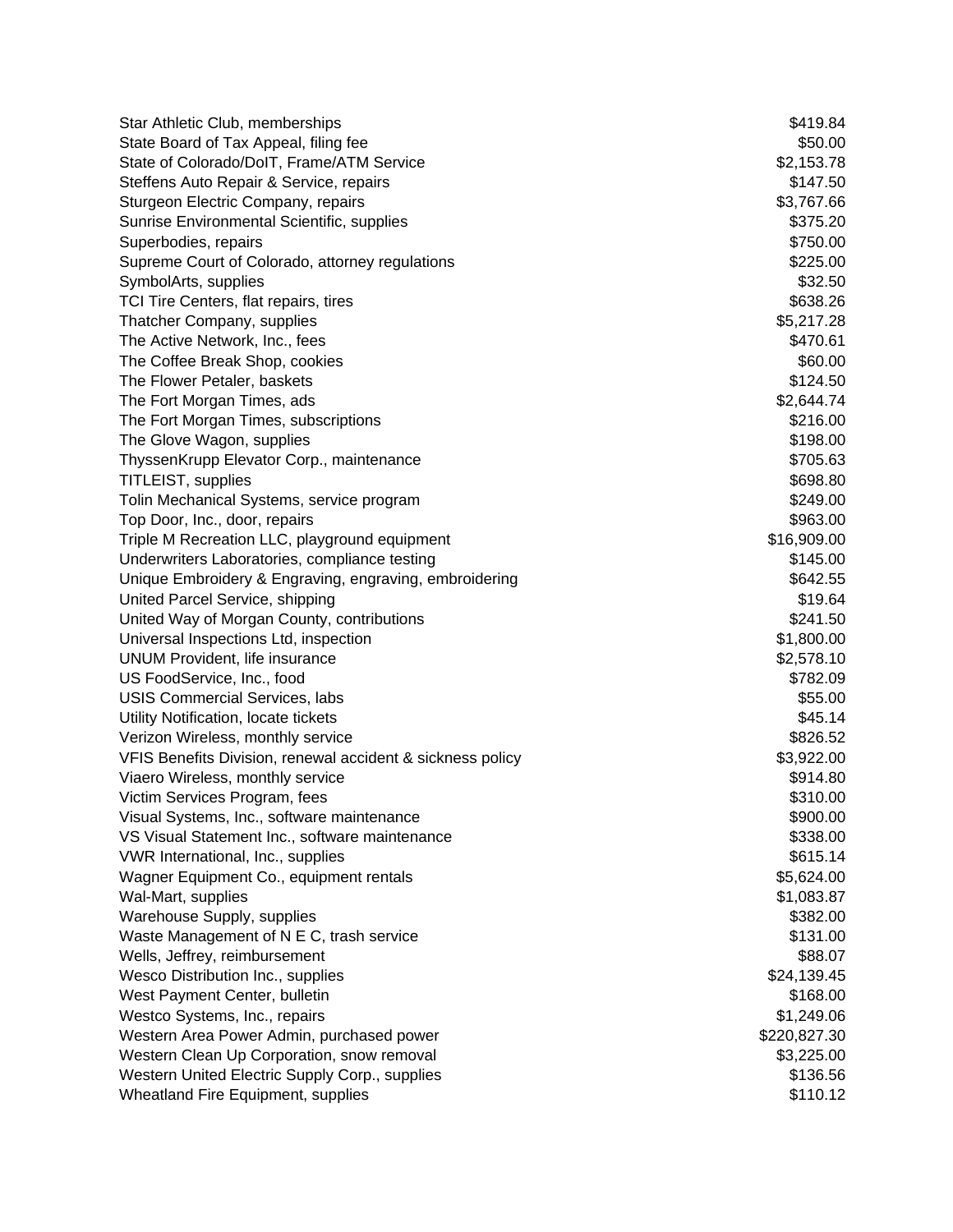| Wiggins Telephone Association, monthly service | \$146.31       |
|------------------------------------------------|----------------|
| Wireless Advanced Comm., pagers, supplies      | \$952.30       |
| Xcel Energy, utilities                         | \$1,682.44     |
| Xerox Corporation, quarterly charges           | \$1,179.35     |
| Young, Tara, fitness instructor                | \$87.30        |
| 3M, service agreement                          | \$1,088.00     |
| Total Disbursements - January 2008             | \$3,370,737.48 |

**Payroll Report – January 2008**

| ALBRANDT, HERMAN, E      | \$1,600.12 | BROST, COLLETTE, J   | \$1,013.12 |
|--------------------------|------------|----------------------|------------|
| ALBRANDT, HERMAN, E      | \$1,635.89 | BROWN, STEVEN, J     | \$1,558.26 |
| ARNDT, DAVID, A          | \$1,500.66 | BROWN, STEVEN, J     | \$1,264.21 |
| ARNDT, DAVID, A          | \$1,370.29 | CANTIN, BRIAN, J     | \$1,570.15 |
| ARROYO, MIGUEL, H        | \$630.50   | CANTIN, BRIAN, J     | \$1,459.79 |
| ARROYO, MIGUEL, H        | \$638.16   | CARR, LARRY, B       | \$1,419.71 |
| BAIN, JOHN, D            | \$1,779.26 | CARR, LARRY, B       | \$1,435.38 |
| BAIN, JOHN, D            | \$1,696.98 | CAWLEY, DAVID, WAYNE | \$633.30   |
| BASS, SHEILA, R          | \$848.43   | CAWLEY, DAVID, WAYNE | \$559.48   |
| BASS, SHEILA, R          | \$859.12   | CECIL, METTA, L      | \$786.30   |
| BEHRENDS, TONY, R        | \$1,184.45 | CECIL, METTA, L      | \$758.60   |
| BEHRENDS, TONY, R        | \$1,325.19 | CHURCH, MITCHELL, M  | \$1,114.66 |
| BLACK, MARK, R           | \$841.29   | CHURCH, MITCHELL, M  | \$950.15   |
| BLACK, MARK, R           | \$824.38   | CHWIEDOR, LUKE, R    | \$932.81   |
| BOEHM, MILTON, L, III    | \$1,107.90 | CHWIEDOR, LUKE, R    | \$904.88   |
| BOEHM, MILTON, L, III    | \$838.27   | CLARK, MARK, C       | \$1,199.09 |
| BOSLEY, CATHERINE, C     | \$1,057.19 | CLARK, MARK, C       | \$1,223.56 |
| BOSLEY, CATHERINE, C     | \$1,059.73 | COFFIN, CLINTON, M   | \$1,159.10 |
| BOSTRON, CHRISTINA, R    | \$862.98   | COFFIN, CLINTON, M   | \$1,134.61 |
| BOSTRON, CHRISTINA, R    | \$909.67   | COOK, CORY, V        | \$842.15   |
| BOWER, ROCKY             | \$1,484.63 | COOK, CORY, V        | \$781.54   |
| BOWER, ROCKY             | \$1,483.59 | COOK, ERIK, A        | \$872.37   |
| BRACKETT, CYNTHIA, L     | \$1,288.83 | COOK, ERIK, A        | \$862.75   |
| BRACKETT, CYNTHIA, L     | \$1,195.88 | COOLEY, ESTHER, R    | \$100.60   |
| BRAGG, ROBERT, E         | \$965.45   | COOLEY, ESTHER, R    | \$144.38   |
| BRAGG, ROBERT, E         | \$933.20   | COOPER, NIKKIE, A    | \$983.51   |
| BRENEMAN, KENNETH, D, JR | \$1,524.74 | COOPER, NIKKIE, A    | \$1,006.13 |
| BRENEMAN, KENNETH, D, JR | \$1,506.53 | COUP, KURT           | \$1,101.17 |
| BRETZ, BARBARA, J        | \$769.83   | <b>COUP, KURT</b>    | \$1,154.94 |
| BRETZ, BARBARA, J        | \$772.67   | COVEY, ROBERT, V     | \$1,313.40 |
| BRISTOL, DUANE, D        | \$1,497.12 | COVEY, ROBERT, V     | \$882.65   |
| BRISTOL, DUANE, D        | \$1,538.70 | CRONE, JARED, R      | \$1,476.93 |
| BROST, COLLETTE, J       | \$1,015.84 | CRONE, JARED, R      | \$1,479.62 |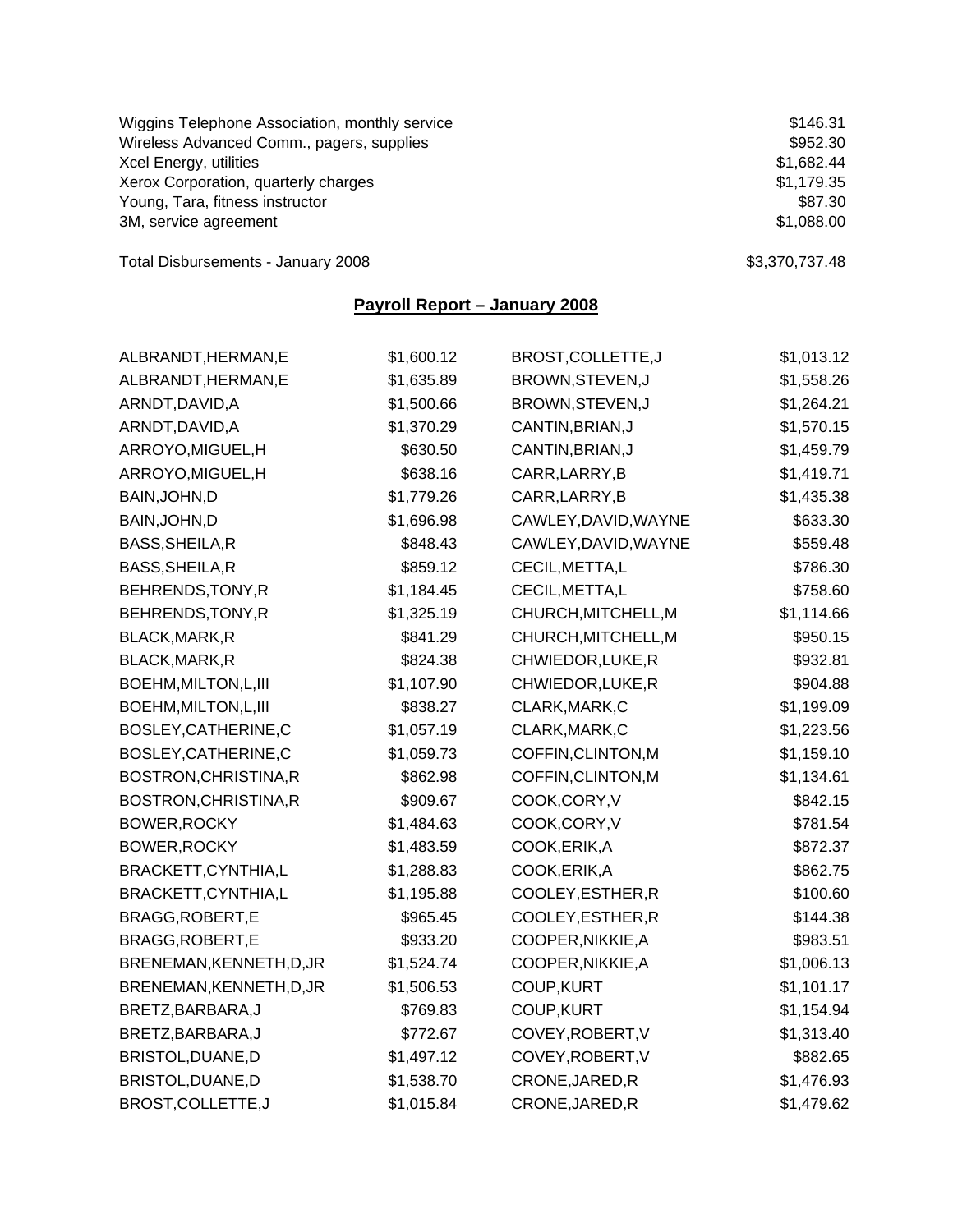| CRONE, JENNIFER, M     | \$974.10   | EYESTONE, BEVERLY, J | \$252.63   |
|------------------------|------------|----------------------|------------|
| CRONE, JENNIFER, M     | \$966.91   | EYESTONE, BEVERLY, J | \$289.76   |
| CROSBY, DENISE, K      | \$1,070.12 | FAJARDO, JACOB, K    | \$1,441.94 |
| CROSBY, DENISE, K      | \$1,026.58 | FAJARDO, JACOB, K    | \$1,287.85 |
| DARNELL, JACK, L       | \$184.70   | FAZ, ELISEO          | \$619.35   |
| DAVIS, THOMAS, L       | \$1,765.32 | FAZ, ELISEO          | \$607.28   |
| DAVIS, THOMAS, L       | \$1,771.84 | FRASIER, CADY        | \$154.52   |
| DEWEY, ALFRED, A       | \$903.46   | FRIES, JANE, E       | \$981.55   |
| DEWEY, ALFRED, A       | \$952.94   | FRIES, JANE, E       | \$998.34   |
| DIAZ, JOSIE, M         | \$1,045.08 | FRITZLER, GARY, L    | \$1,041.61 |
| DIAZ, JOSIE, M         | \$1,066.66 | FRITZLER, GARY, L    | \$978.78   |
| DIENER, POLLY, A       | \$321.09   | FRYE, CYNTHIA, L     | \$292.13   |
| DILLINGER, MICHAEL, D  | \$818.15   | FRYE, CYNTHIA, L     | \$230.75   |
| DILLINGER, MICHAEL, D  | \$999.62   | GAGLIANO, ANTHONY, M | \$1,182.69 |
| DIXON, JENNIFER, ANN   | \$647.21   | GAGLIANO, ANTHONY, M | \$1,103.43 |
| DIXON, JENNIFER, ANN   | \$590.44   | GARCIA, CARLOS, R    | \$457.65   |
| DOLL, ROGER, L         | \$1,375.66 | GARCIA, CARLOS, R    | \$492.46   |
| DOLL, ROGER, L         | \$1,383.50 | GARCIA, WILLIAM, P   | \$1,089.27 |
| DOUGLAS, RYAN, R       | \$1,489.91 | GARCIA, WILLIAM, P   | \$1,103.10 |
| DOUGLAS, RYAN, R       | \$484.98   | GEARHART, VINCENT, P | \$46.79    |
| DREESSEN, GARY, L      | \$1,604.94 | GIVENS, DREW, A      | \$1,104.46 |
| DREESSEN, GARY, L      | \$1,608.35 | GIVENS, DREW, A      | \$1,022.88 |
| DUKE, DOAK             | \$1,194.14 | GIVENS, MATTHEW, L   | \$1,345.33 |
| DUKE, DOAK             | \$1,246.25 | GIVENS, MATTHEW, L   | \$1,239.66 |
| DUNEHOO, ANDREW, L     | \$997.39   | GLEASON, MICHAEL, D  | \$892.07   |
| DUNEHOO, ANDREW, L     | \$1,008.24 | GLEASON, MICHAEL, D  | \$911.33   |
| EDDY, GARY, AARON      | \$1,918.57 | GREENWOOD, TREVOR, S | \$1,292.12 |
| EDDY, GARY, AARON      | \$1,662.55 | GREENWOOD, TREVOR, S | \$1,197.47 |
| ELLIOTT, LINDA, SUE    | \$893.34   | GUGGENMOS, BRENDA, J | \$1,079.91 |
| ELLIOTT, LINDA, SUE    | \$1,004.40 | GUGGENMOS, BRENDA, J | \$1,132.37 |
| ELY, PATRICK, J        | \$80.73    | HAMILTON, CORY, R    | \$1,384.21 |
| ENGLISH, FELICIA, A    | \$1,151.58 | HAMILTON, CORY, R    | \$1,045.96 |
| ENGLISH, FELICIA, A    | \$1,282.83 | HARBART, VERNON, E   | \$1,262.98 |
| ERICKSON, PAUL, D      | \$1,351.95 | HARBART, VERNON, E   | \$1,289.04 |
| ERICKSON, PAUL, D      | \$1,427.70 | HARNED, HARRY, R     | \$878.75   |
| ERTLE, ANDREA, E       | \$399.29   | HARNED, HARRY, R     | \$867.17   |
| ERTLE, ANDREA, E       | \$408.08   | HASTINGS, DANIEL, J  | \$792.66   |
| EURICH, VINCENT, CRAIG | \$1,558.49 | HASTINGS, DANIEL, J  | \$810.74   |
| EURICH, VINCENT, CRAIG | \$1,900.90 | HEATON, TERRY, R     | \$1,126.86 |
| EURICH, YOLANDA, L     | \$1,199.27 | HEATON, TERRY, R     | \$1,094.33 |
| EURICH, YOLANDA, L     | \$1,219.88 | HECKER, CHRISTIAN, J | \$369.17   |
| EVINS, ROBERT, H       | \$1,404.05 | HECKER, CHRISTIAN, J | \$462.75   |
| EVINS, ROBERT, H       | \$1,420.99 | HECKER, MICHAEL, E   | \$1,262.15 |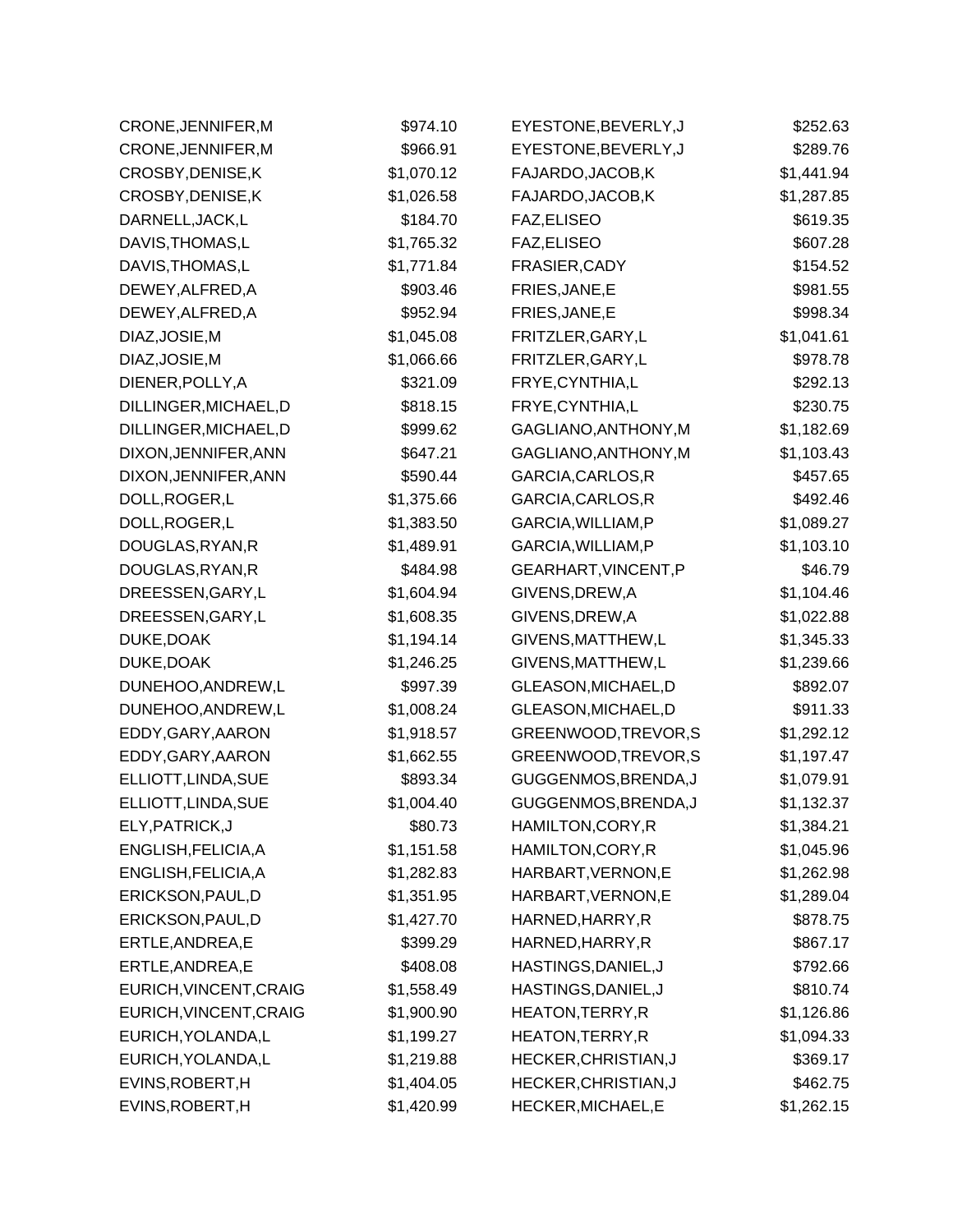| HECKER, MICHAEL, E     | \$1,789.53 | KORRELL, DAWN, L       | \$983.29   |
|------------------------|------------|------------------------|------------|
| HICKS, MOLLY, D        | \$924.50   | KURETICH, KEITH        | \$1,734.29 |
| HICKS, MOLLY, D        | \$936.00   | KURETICH, KEITH        | \$1,782.12 |
| HOBBS, CHARLES, M      | \$1,136.82 | LARSON, ANGELA, J      | \$916.45   |
| HOBBS, CHARLES, M      | \$1,169.91 | LARSON, ANGELA, J      | \$926.19   |
| HOFF, CAROLE, B        | \$426.44   | LATOSKI, DALENE, W     | \$391.36   |
| HOFF, CAROLE, B        | \$515.74   | LATOSKI, DALENE, W     | \$431.23   |
| HOFMAN, DOUGLAS, DALE  | \$1,466.41 | LEBSOCK,LISA,L         | \$443.90   |
| HOFMAN, DOUGLAS, DALE  | \$1,478.97 | LEWIS, SHANNAN, K      | \$715.35   |
| HOLDEN, SONJA, L       | \$508.91   | LEWIS, SHANNAN, K      | \$736.83   |
| HOLDEN, SONJA, L       | \$487.16   | LHEUREUX, DAWNELLE, M  | \$45.27    |
| HOLT, MARY, A          | \$878.57   | LINDSEY, CURTIS, C     | \$877.41   |
| HOLT, MARY, A          | \$881.70   | LINDSEY, CURTIS, C     | \$958.99   |
| HORST, ELDON, R        | \$908.23   | LINTON, DOUGLAS, A     | \$1,756.09 |
| HORST, ELDON, R        | \$917.06   | LINTON, DOUGLAS, A     | \$1,770.14 |
| HORST, KAYLA, D        | \$12.72    | LORENZINI, WILLIAM, D  | \$1,714.46 |
| HOSIER, DARELD         | \$1,144.76 | LORENZINI, WILLIAM, D  | \$1,424.80 |
| HOSIER, DARELD         | \$1,168.60 | LUCERO, DOMINICK, G    | \$1,434.82 |
| HOSIER, MICHAEL, L     | \$1,150.18 | LUCERO, DOMINICK, G    | \$1,237.86 |
| HOSIER, MICHAEL, L     | \$1,162.45 | MALONE, TIMOTHY, A     | \$1,166.19 |
| HOWARD, BETHRY JAN     | \$71.31    | MALONE, TIMOTHY, A     | \$1,130.16 |
| HOWARD, BETHRY JAN     | \$47.68    | MARQUEZ, AMELIA, G     | \$385.62   |
| JANSMA, KENNETH, A     | \$1,124.71 | MARQUEZ, AMELIA, G     | \$430.80   |
| JANSMA, KENNETH, A     | \$1,128.07 | MASSENGALE, DAVID, M   | \$1,247.47 |
| JONES, PRISCILLA, K    | \$1,931.29 | MASSENGALE, DAVID, M   | \$1,114.11 |
| JONES, PRISCILLA, K    | \$1,975.53 | MCALISTER, TERRY, L    | \$92.35    |
| JURGEMEYER, MARNE, K   | \$1,244.19 | MCCLURE, STEPHEN, D    | \$1,120.63 |
| JURGEMEYER, MARNE, K   | \$1,264.25 | MCCLURE, STEPHEN, D    | \$1,152.81 |
| KABER, JOSHUA, A       | \$1,080.47 | MCFARLAND, THOMAS, J   | \$1,093.80 |
| KABER, JOSHUA, A       | \$1,017.90 | MCFARLAND, THOMAS, J   | \$1,245.29 |
| KARAS, JONATHAN, P     | \$1,778.41 | MEEKS, CATHERINE, M    | \$468.74   |
| KARAS, JONATHAN, P     | \$1,968.36 | MEEKS, CATHERINE, M    | \$208.53   |
| KIRKENDALL, MICHAEL, E | \$1,225.30 | MEEKS, DANIEL, E       | \$1,085.68 |
| KIRKENDALL, MICHAEL, E | \$1,294.06 | MEEKS, DANIEL, E       | \$936.05   |
| KITZMAN, CAMILLA, A    | \$109.17   | MERRILL, PATRICK, L    | \$1,686.61 |
| KITZMAN, CAMILLA, A    | \$111.90   | MERRILL, PATRICK, L    | \$1,720.20 |
| KITZMAN, KATHERINE, A  | \$55.83    | MILLER, KEVIN, W       | \$1,309.48 |
| KITZMAN, KATHERINE, A  | \$76.28    | MILLER, KEVIN, W       | \$1,317.52 |
| KLASSEN, TAWNYA, M     | \$911.91   | MILLER, UNA, J         | \$415.59   |
| KLASSEN, TAWNYA, M     | \$901.64   | MILLER, UNA, J         | \$500.10   |
| KOPETZKY, ROBERT, E    | \$1,204.93 | MOLINA, BASIL, JR      | \$1,205.84 |
| KOPETZKY, ROBERT, E    | \$1,126.45 | MOLINA, BASIL, JR      | \$1,217.84 |
| KORRELL, DAWN, L       | \$964.52   | MOONEY, KENNETH, D, JR | \$1,111.52 |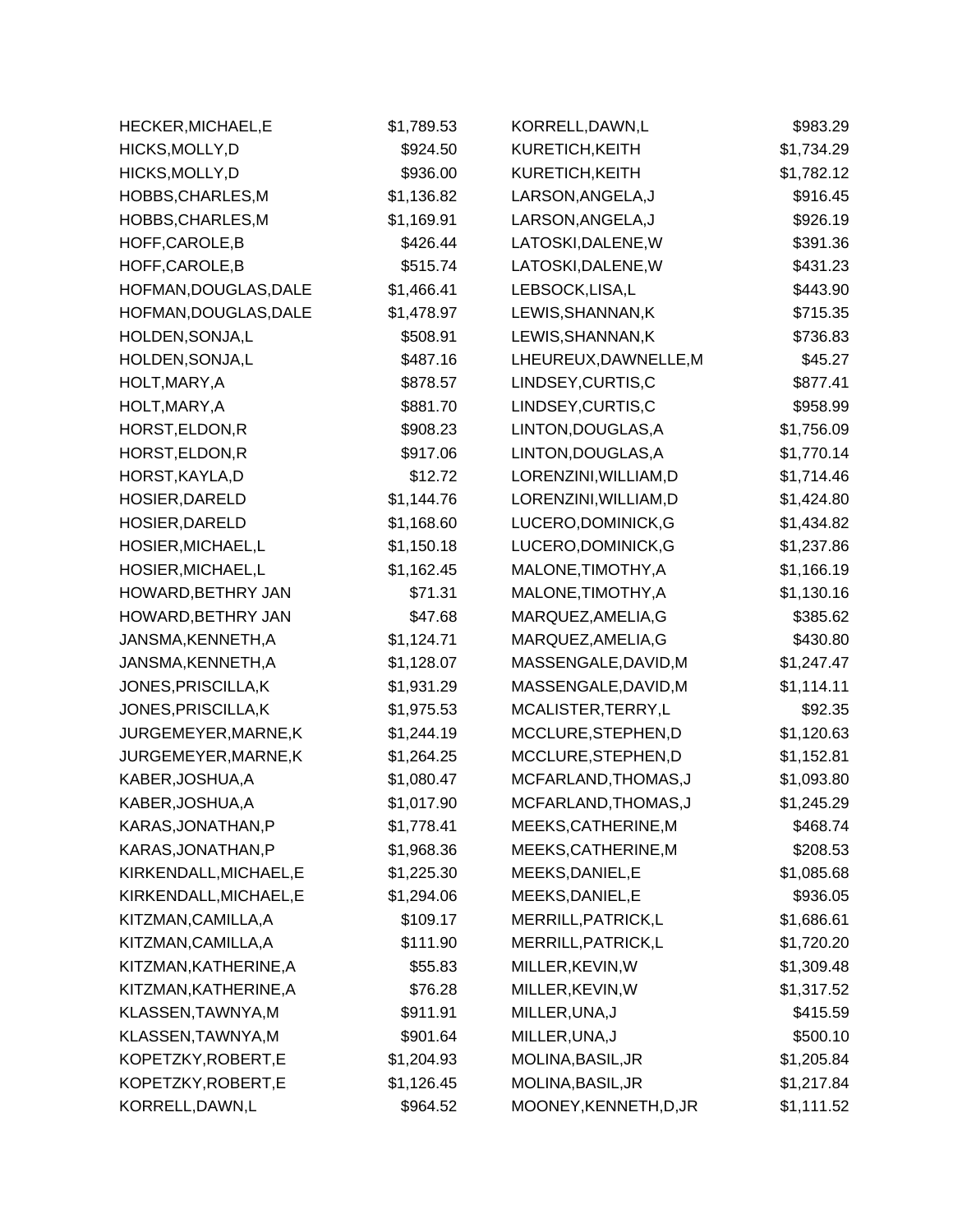| MOONEY, KENNETH, D, JR | \$1,115.30 | RICO, JORGE, JR        | \$721.79   |
|------------------------|------------|------------------------|------------|
| MUSGRAVE, LEA, CONNIE  | \$1,305.04 | RICO, ROBERTO          | \$267.61   |
| MUSGRAVE, LEA, CONNIE  | \$1,283.05 | RICO, ROBERTO          | \$769.03   |
| NAGY, MICHAEL, J       | \$2,697.85 | RIGGS, JASON, L        | \$1,401.58 |
| NAGY, MICHAEL, J       | \$2,748.02 | RIGGS, JASON, L        | \$1,291.26 |
| NICKELL, CLAUDIA, T    | \$1,043.17 | RODARTE, BERNARD       | \$1,005.51 |
| NICKELL, CLAUDIA, T    | \$1,213.05 | RODARTE, BERNARD       | \$1,027.99 |
| OCANAS, ELEAZAR, JR    | \$1,092.08 | RODRIGUEZ, FELIX, R    | \$1,166.04 |
| OCANAS, ELEAZAR, JR    | \$1,104.16 | RODRIGUEZ, FELIX, R    | \$1,269.99 |
| PADGETT, MATTHEW, R    | \$1,456.37 | RODRIGUEZ, MANUEL, P   | \$459.53   |
| PADGETT, MATTHEW, R    | \$1,742.60 | RODRIGUEZ, MANUEL, P   | \$555.43   |
| PAGE, LANNY            | \$985.41   | RODRIQUEZ, ALICE       | \$124.51   |
| PAGE, LANNY            | \$944.59   | RODRIQUEZ, ALICE       | \$118.85   |
| PARKS, JAMES, A        | \$1,172.60 | SAGEL, DARIN, L        | \$1,500.78 |
| PARKS, JAMES, A        | \$1,005.59 | SAGEL, DARIN, L        | \$1,472.31 |
| PECK, ROGER, D         | \$866.14   | SAGEL, ERIK, H         | \$992.34   |
| PECK, ROGER, D         | \$883.68   | SAGEL, ERIK, H         | \$955.92   |
| PEREZ, DELPHINA, L     | \$411.31   | SCHAFER, TERRI, P      | \$90.55    |
| PEREZ, DELPHINA, L     | \$515.55   | SCHLEGEL, ALBERT, C    | \$1,255.65 |
| PERKINS, JANE, L       | \$962.01   | SCHLEGEL, ALBERT, C    | \$956.97   |
| PERKINS, JANE, L       | \$1,061.44 | SCHOSSOW, DOUGLAS, W   | \$1,556.84 |
| PETRINO, TRAVIS, A     | \$1,129.17 | SCHOSSOW, DOUGLAS, W   | \$1,538.67 |
| PETRINO, TRAVIS, A     | \$1,029.70 | SCOTT, DONNA, ELAINE   | \$975.61   |
| PORTEUS, CHARLES, T    | \$1,270.76 | SCOTT, DONNA, ELAINE   | \$952.73   |
| PORTEUS, CHARLES, T    | \$1,239.34 | SHARP, LOREN, G        | \$1,212.00 |
| POWERS, JAMES, A       | \$98.55    | SHARP, LOREN, G        | \$996.44   |
| PREISENDORF, DAVE, K   | \$584.91   | SHEDD, DONALD, A       | \$1,676.32 |
| PREISENDORF, DAVE, K   | \$597.05   | SHEDD, DONALD, A       | \$1,694.05 |
| PRENTICE, JODY, L      | \$1,660.58 | SIMMONS, ALBERTA, M    | \$97.55    |
| PRENTICE, JODY, L      | \$1,629.72 | SIMPSON, GEOFF, DAVID  | \$225.11   |
| PRESTON, GREGORY       | \$447.90   | SIMPSON, JOHN, R       | \$1,114.05 |
| PRESTON, GREGORY       | \$584.43   | SIMPSON, JOHN, R       | \$1,117.48 |
| PROCUNIER, KEN         | \$1,710.11 | SMEESTER, ZEBULUN      | \$1,255.29 |
| PROCUNIER, KEN         | \$1,784.22 | SMEESTER, ZEBULUN      | \$1,084.00 |
| RAMSTETTER, JULIE, ANN | \$1,044.79 | SMITH, ERIC, R         | \$1,278.91 |
| RAMSTETTER, JULIE, ANN | \$985.42   | SMITH, ERIC, R         | \$1,052.26 |
| REEDER, DANIEL, J      | \$1,037.38 | SNYDER, BLAKE, J       | \$1,339.50 |
| REEDER, DANIEL, J      | \$867.77   | SNYDER, BLAKE, J       | \$1,187.23 |
| RHOADES, JONATHAN, M   | \$1,456.35 | SPENCER, SHARYN, L     | \$602.88   |
| RHOADES, JONATHAN, M   | \$1,454.43 | SPENCER, SHARYN, L     | \$664.95   |
| RICHARDSON, TONYA, S   | \$846.41   | STRAND, ANDREA, J      | \$1,490.97 |
| RICHARDSON, TONYA, S   | \$873.43   | STRAND, ANDREA, J      | \$1,491.71 |
| RICO, JORGE, JR        | \$628.48   | TADOLINI, CHRISTINA, L | \$1,238.72 |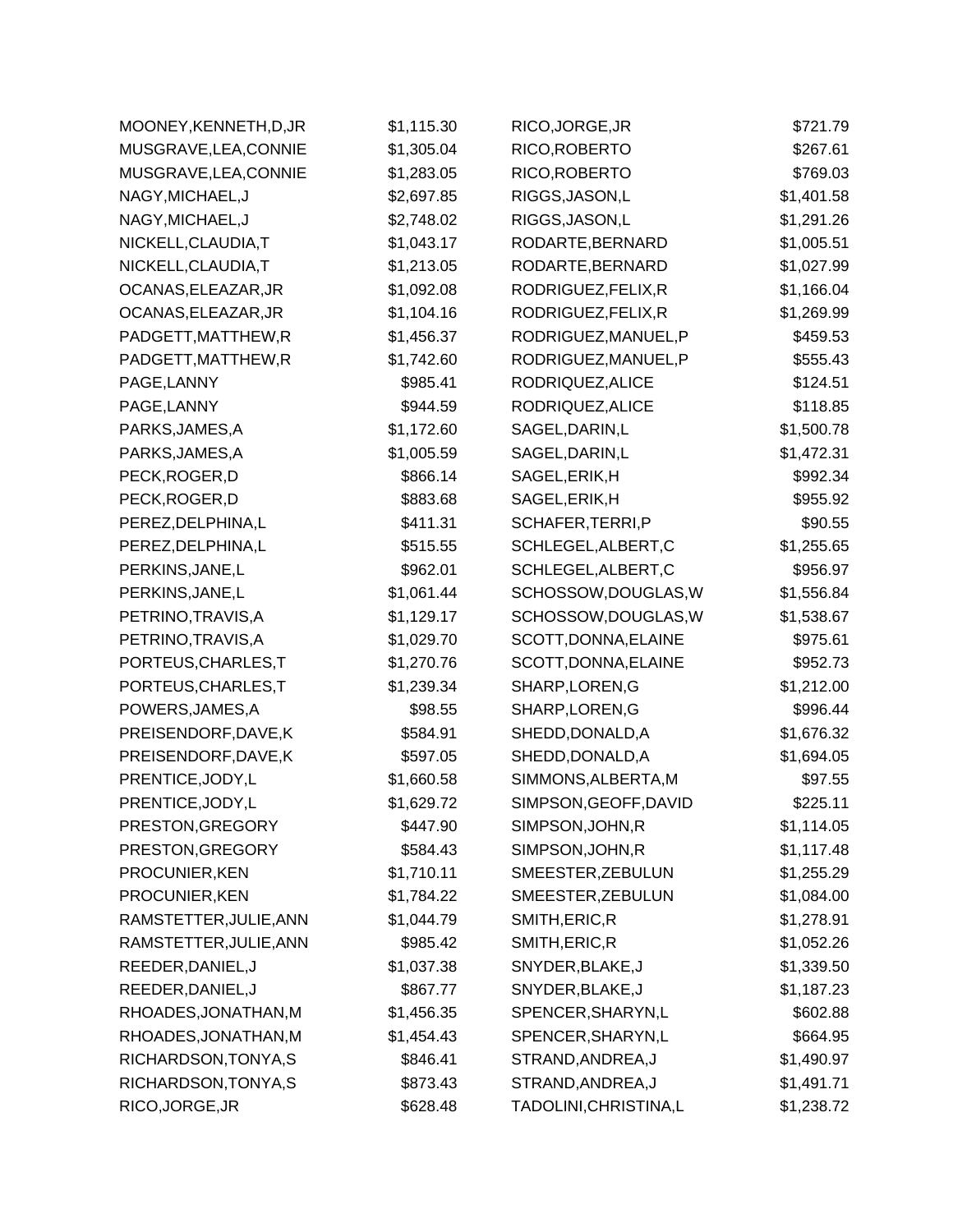| TADOLINI, CHRISTINA, L | \$1,198.97 |
|------------------------|------------|
| TUCKER, DONALD, J      | \$1,278.96 |
| TUCKER, DONALD, J      | \$1,168.61 |
| TURNER, JOHN, W        | \$1,619.98 |
| TURNER, JOHN, W        | \$1,629.43 |
| VANNOY, JULIE, A       | \$414.64   |
| VANNOY, JULIE, A       | \$352.24   |
| VAZQUEZ,LUIS,C         | \$1,123.26 |
| VAZQUEZ,LUIS,C         | \$1,071.96 |
| VERHAAG, DEANNA, L     | \$119.97   |
| VOSBURG, STEPHEN, DALE | \$1,602.02 |
| VOSBURG, STEPHEN, DALE | \$1,111.80 |
| WALES, MICHAEL, C      | \$678.03   |
| WALES, MICHAEL, C      | \$802.44   |
| WALKER, CHRISTOPHER, E | \$999.63   |
| WALKER, CHRISTOPHER, E | \$813.23   |
| WALKER, ELLA, MAE      | \$669.60   |
| WALKER, ELLA, MAE      | \$748.84   |
| WALKER, JOSHUA, J      | \$821.99   |
| WALKER, JOSHUA, J      | \$855.50   |
| WALKER, TINA, LEE      | \$851.22   |
| WALKER, TINA, LEE      | \$823.06   |
| WEESE, BRADLEY, L      | \$221.79   |
| WEESE, BRADLEY, L      | \$72.65    |
| WEIBERT, GARY, A       | \$155.22   |
| WEIMER, ROBERT, LEROY  | \$1,822.42 |
| WEIMER, ROBERT, LEROY  | \$1,827.48 |
| WELLS, JEFFREY, A      | \$3,017.72 |
| WELLS, JEFFREY, A      | \$3,078.93 |
| WILLIS, JAMES, L       | \$1,722.20 |
| WILLIS, JAMES, L       | \$1,474.65 |
| WINBERG, CHERYL, A     | \$971.73   |
| WINBERG, CHERYL, A     | \$966.82   |
| WRIGHT, KENNETH, L     | \$1,322.82 |
| WRIGHT, KENNETH, L     | \$1,087.24 |
| WUNSCH, TIMOTHY, A     | \$1,037.58 |
| WUNSCH, TIMOTHY, A     | \$971.45   |
| ZARBOCK, JIMMIE, L     | \$1,832.44 |
| ZARBOCK, JIMMIE, L     | \$1,621.10 |
| ZWETZIG, TODD, E       | \$1,498.54 |
| ZWETZIG, TODD, E       | \$1,113.71 |
|                        |            |

Total Payroll - January 2008 \$382,636.49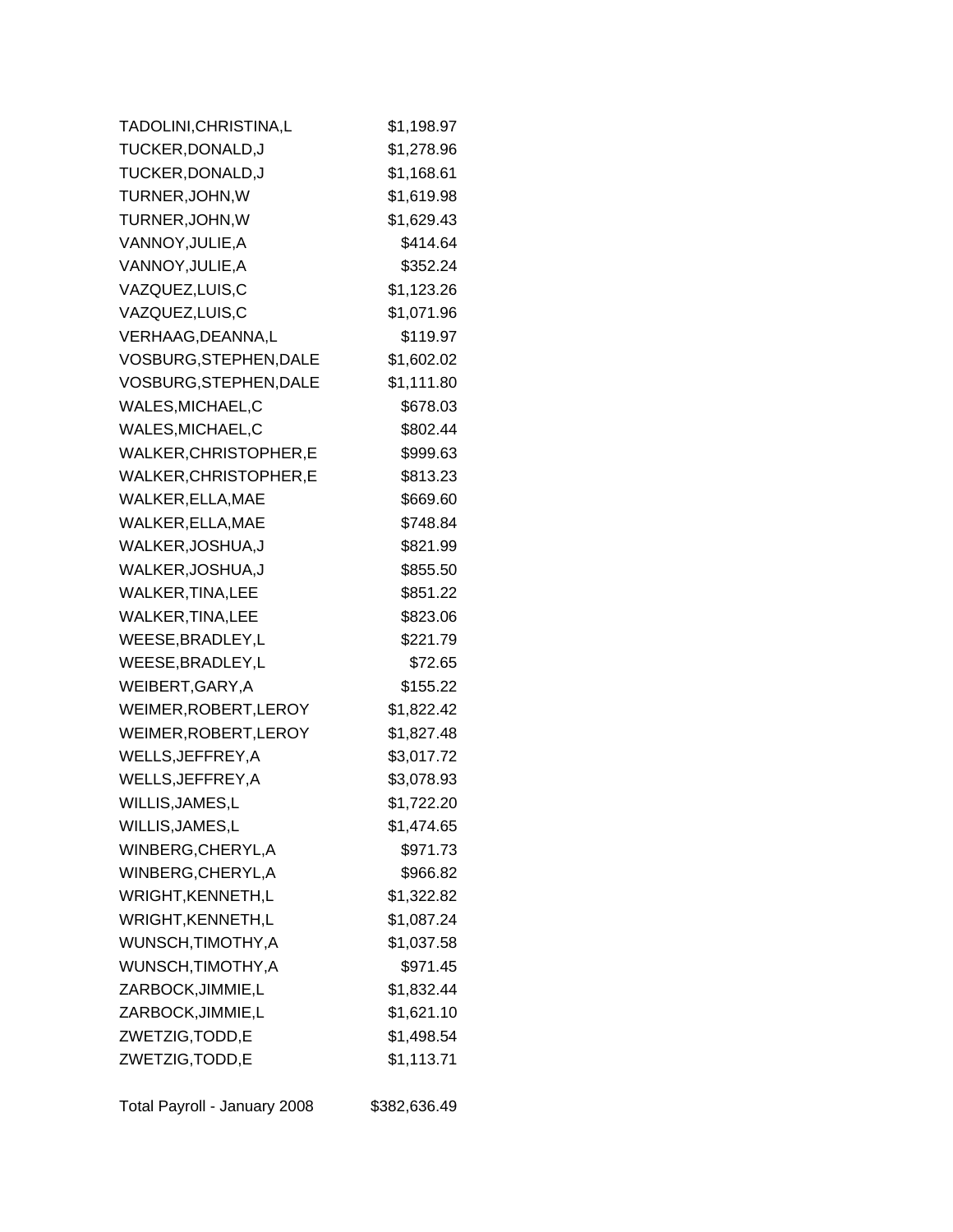Councilmember Shaver asked if, in the past, other positions that were not Council appointed had their moving expenses paid. Acting City Manager Kuretich stated that he had reviewed this and discovered that out of 13 upper management positions, nine of those had the benefit of moving allowances, as indicated in a conditional employment offer as a benefit. Acting City Manager Kuretich asked if it was Council's directive to determine the guidelines for moving allowances.

Attorney Wells added that all those individual who received a stipend were hired by Council and Council approved everyone's moving expenses. Acting City Manager Kuretich clarified that in the past, it did include directors and not only those hired by Council.

Councilmember McAlister asked about the residency requirement of City staff. Councilmember Simmons and Powers suggested that a policy change is needed and asked staff to prepare it for the March 4 meeting. Acting City Manager Kuretich asked to move the item to the March 11 agenda for review.

City Attorney Wells would like to review the new Charter to see if the City Manager may approve employment packages, but did say the City Manager cannot approve contracts. We need to make sure our policy is clear with regard to recruiting and hiring individuals, making sure our policy reflects that the City is an at-will employer. Director Prentice stated that delays for approval by Council may eliminate potential candidates. Acting City Manager Kuretich stated that the costs for these moving expenses had been taken from the recruiting line item from the Human Resources Department's budget.

# **PUBLIC COMMENT / AUDIENCE PARTICIPATION**

Les Linker, who resides at 1107 East  $8<sup>th</sup>$ , stated he is a local business owner and a former Councilmember and he mentioned a recent article in *The Fort Morgan Times* alleging that Mayor Darnell was asking businesses to boycott *The Fort Morgan Times*. He stated that he had boycotted advertising in *The Times* for three years and encouraged other businesses to do the same. He would like the newspaper to be an asset to the community and not damage the government, businesses and individuals.

Dave Cornwell, a resident of Fort Morgan, addressed Council and stated he supported Les Linker and his previous statement.

Charlie Bragg, a Fort Morgan resident, had concerns of City officials using City cars to commute to areas outside of Fort Morgan.

Wayne Johnson, of KFTM Radio, stated he felt the termination of Michael Nagy appeared to be a snap decision and had repercussions for the community.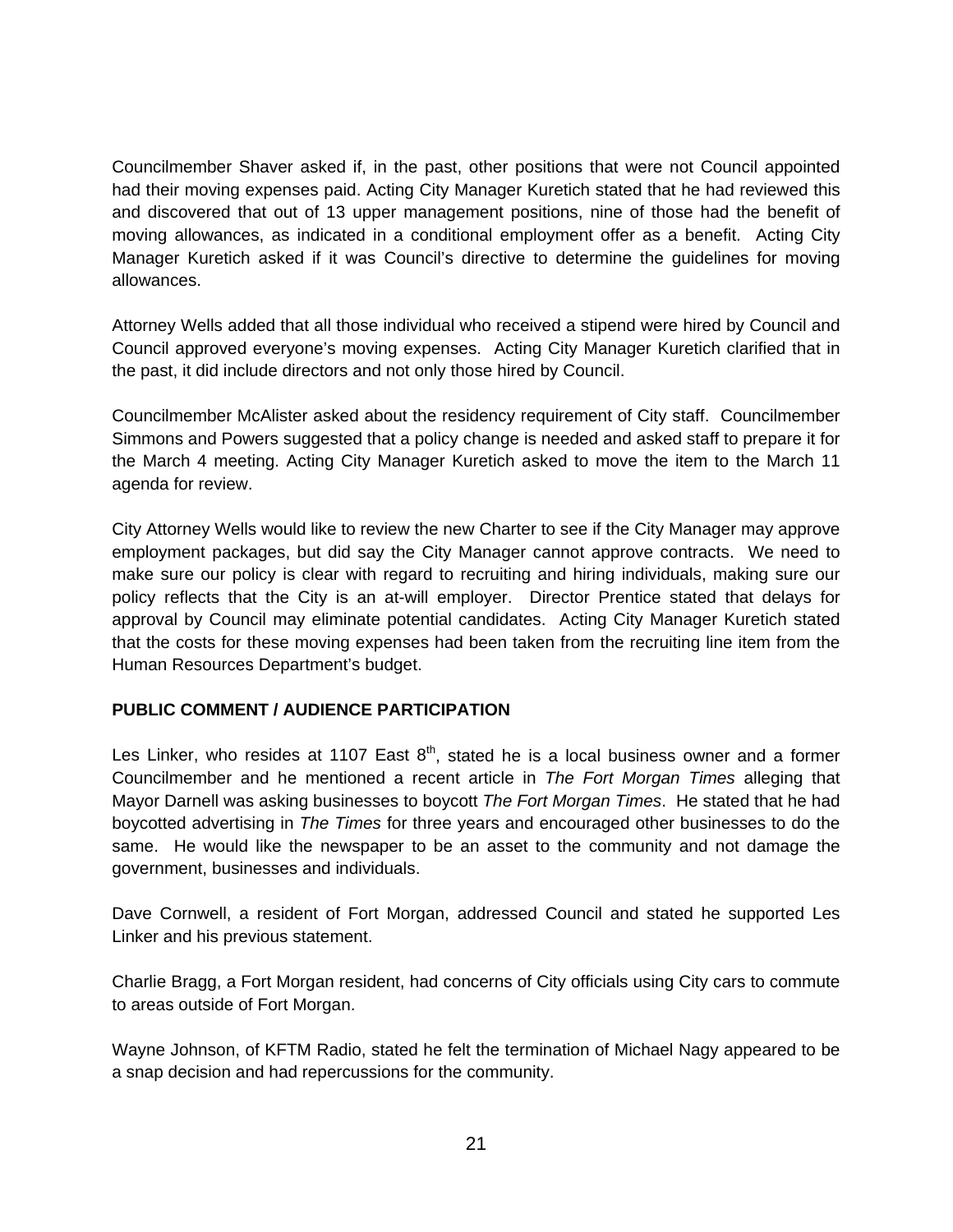Kari Linker, Director of Economic Development, addressed Council stating that members have concerns about current business climate in Morgan County. She stated she felt the City is losing its credibility for both business relocation and retention in our area.

Damon Mussman read the following letter:

February 19, 2008

City Council City of Fort Morgan P O Box 100 Fort Morgan, CO 80701

Dear City Council:

Over the last several days, the Fort Morgan Area Chamber of Commerce (the Chamber) has received a number of calls regarding the recent change in leadership of The City of Fort Morgan. Since The Chamber is a voice of the business community, we felt like we needed to address City Council with the concerns which have been brought to our attention.

A community that works together, grows together. It is time to lay aside our differences, and work together to make this community the strong and successful community that we know it can be. We need to quit letting outside influences get in the way of bringing opportunity to our door. We encourage City Council to move this community forward in a positive manner; to find solutions to our issues; and work hand-in-hand with the business community to promote and maintain a positive and healthy business climate.

Clearly, the actions of the Mayor and City Council, have affected the community, as determined by the communication received by The Chamber office. W are here to begin the process of moving forward. The past cannot be changed, but the future is wide open..let's work together it live up to the city's motto of people partnership progress.

We are eager to work with you, to move our city forward. Thank you for the opportunity to represent the business community.

Sincerely,

Damon Mussman President

Fred Grantham, a Fort Morgan resident, stated that he does not disagree with what the previous people said but he disagreed with how Council went about terminating the City Manager. He has sat on committees involved with the City and felt they were going nowhere. He urged Council to listen to the community.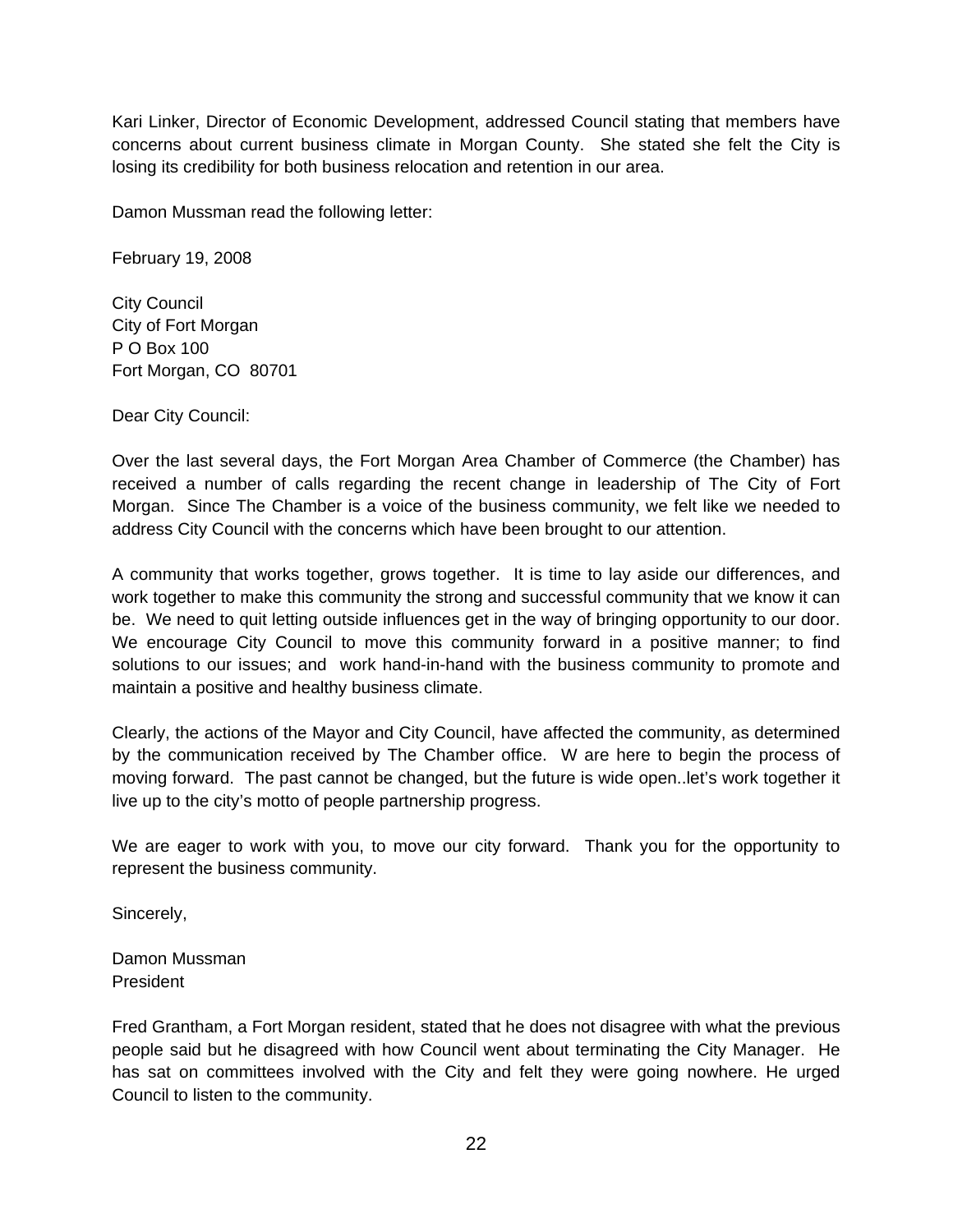Mayor Darnell responded that Council does agree with all the comments presented tonight and felt the City needed to get past the negativity and be positive. He stated that each one of the Councilmembers wants to do what is best for the City. He stated that Council would involve the community with the process of hiring a new City Manager. We would address issues concerning community involvement at the March 8 retreat.

## **REPORTS FROM OFFICIALS AND STAFF**

Acting City Manager Kuretich stated that the City does have an outstanding debt to pay to ServiceMaster. Councilmember Powers would like staff to contact Mr. Bryant and obtain a final bill, and present it at the next meeting. Director Prentice stated she would take care of this and Attorney Wells stated he had contacted Mr. Bryant and the homeowners' attorney who were promised payment from the City. He stated he would get an itemized bill. He also stated the sewer backup policy will be up for adoption at an upcoming meeting and the Kembel contract is ready for approval on March 4.

Councilmember Powers stated he would like an agenda for the Retreat on March 8.

Director Weimer reported that he attended Colorado Association for Municipal Utilities on February 8 and listened to the Governors New Energy Economy presentation. He stated this may have an impact on our revenues.

Director Dreessen reported that he is conducting and audit of large water users and is reported repairs needed to the old vac truck pump to pump septic at the farm. He also reported concerns of finding grease and paper towels in the sewer lines. Councilmember Powers asked about the Spring Users meeting for Northern.

Attorney Wells reported that the Court had granted an extension for a Response due from the City to February 26 regarding the lawsuit with *The Fort Morgan Times*. He will keep Council informed of any changes in the litigation. He stated he discovered an interesting fact while reviewing documents. He learned that Michael Nagy had been in contact with Bill Holland on the day before Mr. Holland requested documents from the City and Mr. Nagy had informed Mr. Holland that the records he was going to ask for had been disposed of.

Treasurer Jones reported that the City auditor is working with the Finance Department this week to conduct the audit.

Director Merrill reported that the Planning Commission will meet on February 25 at 4:00 p.m. for a work session and provided Council with a few of the agenda items.

Director Shedd reported that citizens should watch for beetles in spruce trees and call the Parks Department if they have questions. He informed Council that the Library's operating system will terminate in June.